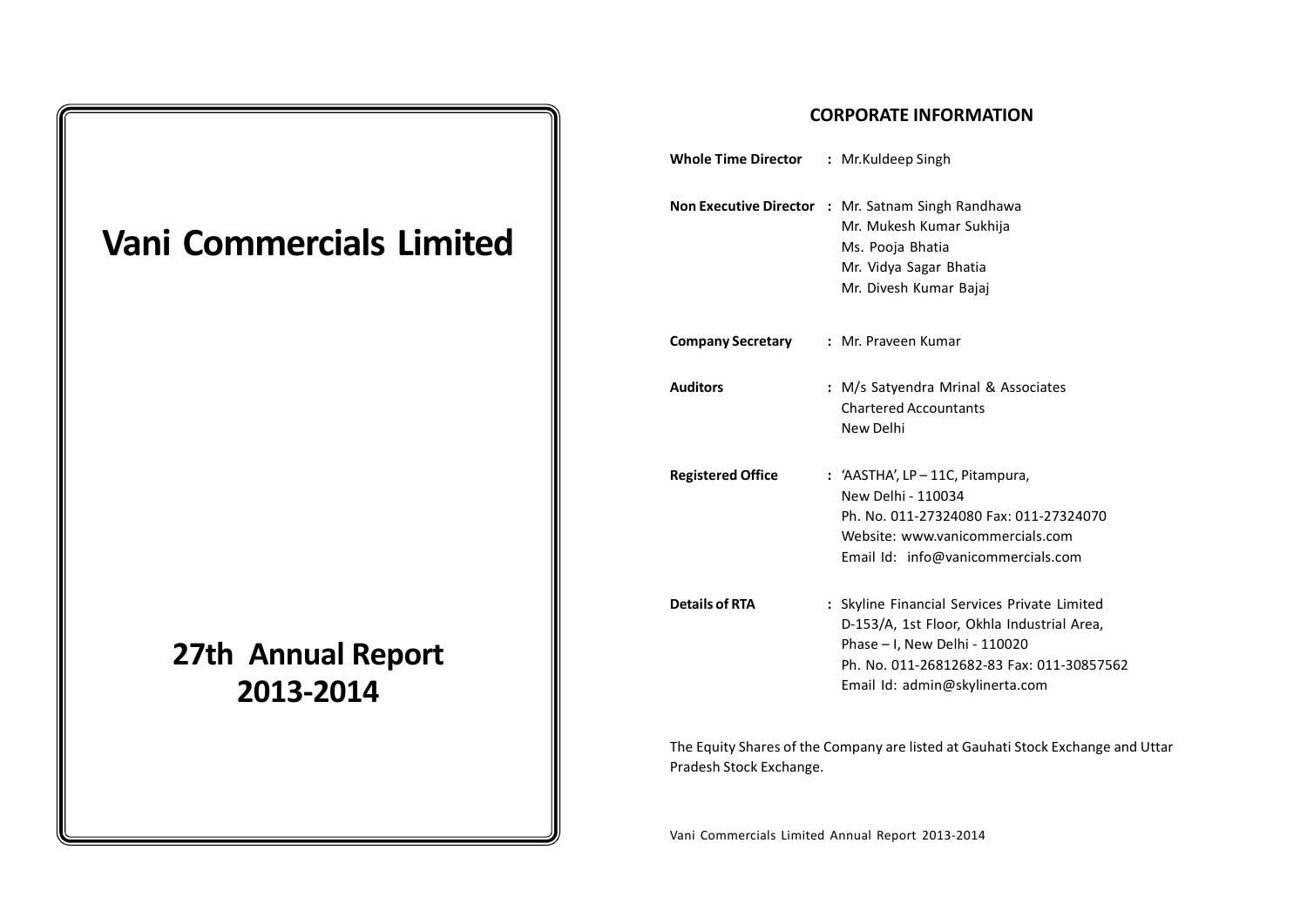#### **CONTENTS**

**1. Notice of Annual General Meeting 1**

#### **NOTICE**

Notice is hereby given that the 27th Annual General Meeting of the Members of M/s Vani Commercials Limited will be held on Monday, the 29th day of September, 2014 at 9:30 A.M. at Twist 'n' Turn Banquet, Shop-in Park Mall, Shalimar Bagh, New Delhi – 110088, to transact the following business:

#### **Ordinary Business:**

**Page No.**

- **1.** To receive, consider and adopt the Audited Balance Sheet of the Company as at 31st March, 2014 and Profit and Loss Account for the year ended on that date together with the Reports of the Auditors' and Directors' (along with the Compliance Certificate) thereon.
- **2.** To appoint a Director in place of Ms. Pooja Bhatia (DIN: 00188770), who retires by rotation and being eligible, offers herself for re-appointment.
- **3.** Appointment of Auditors

#### **To consider and if thought fit to pass with or without modification(s) the following resolution as an Ordinary Resolution:**

**"RESOLVED** that pursuant to the provisions of section 139 and other applicable provisions, if any, of the Companies Act, 2013 and the Rules framed thereunder, as amended from time to time, M/s Satyendra Mrinal & Associates, Chartered Accountants, New Delhi, be and is hereby reappointed as Auditors of the Company to hold office from the conclusion of this Annual General Meeting (AGM) till the conclusion of the 30th AGM of the Company to be held in the year 2017 (subject to ratification of their appointment at every AGM to be held after this AGM), at such remuneration plus service tax as may be mutually agreed between the Board of Directors of the Company and the Auditors."

#### **Special Business**

**4. To Consider and if thought fit, to pass with or without modification(s), the following resolution for Appointment of Mr. Kuldeep Singh as Whole Time Director as a Special Resolution:**

**"RESOLVED THAT** pursuant to the provisions of Section 196, 197 and 203 read with Schedule V of the Companies Act, 2013 and all other applicable provisions of the Companies Act, 2013 and the Articles of Association of

# **2. Director's Report 11 3. Compliance Certificate 15 4. Auditor's Report 22 5. Balance Sheet 27 6. Statement of Profit & Loss 28 7. Cash Flow Statement 29 8. Notes to Financial Statements 30 9. Attendance Slip and Proxy Form 36**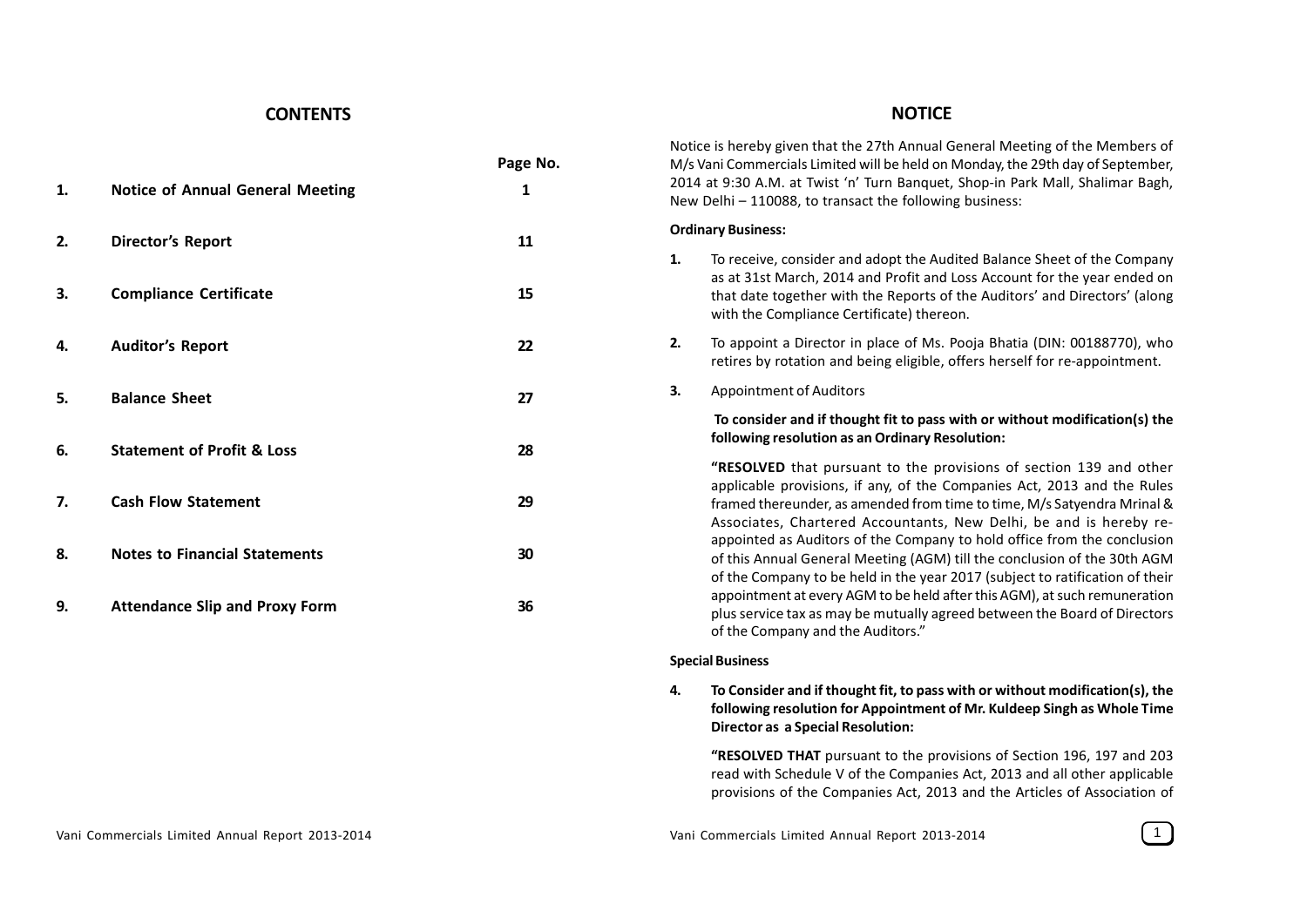the Company and the Companies (Appointment and Remuneration of Managerial Personnel) Rules, 2014 including any statutory modification(s) or re-enactment thereof for the time being in force, approval of the Members be and is hereby accorded for the appointment of Mr. Kuldeep Singh (DIN: 02258500) as the Whole Time Director, liable to retire by rotation, for a period of three years w.e.f 14-08-2014.

**RESOLVED FURTHER THAT** Mr. Kuldeep Singh shall not be paid any remuneration from the Company unless otherwise re-considered by the Board any time during his tenure as Whole Time Director.

#### **5. To Consider and if thought fit, to pass with or without modification(s), the following resolution For Appointment of Mr. Vidya Sagar Bhatia as Independent Director as an Ordinary Resolution:**

**"RESOLVED THAT** pursuant to provisions of Section 149, 150, 152 read with schedule IV to the Companies Act, 2013, and all other applicable provisions of the Companies Act, 2013 and the Companies (Appointment and Qualification of Directors) Rules, 2014 (including any statutory modification(s) or re-enactment thereof for the time being in force)and Clause 49 of the Listing Agreement, Mr. Vidya Sagar Bhatia (DIN: 00444141) who was appointed as an Additional Director of the company w.e.f 14th August, 2014 in terms of Section 161(1) of the Companies Act, 2013 and the Articles of Association of the Company and who holds office up to the date of this Annual General Meeting and in respect of whom the Company has received a notice in writing under Section 160 of the Act proposing his candidature for the office of the Director and a declaration that he meets the criteria for independence as provided in Section 149(6) of the Act and who is eligible for appointment, be and is hereby appointed as an Independent Director of the Company to hold the office for 5(five) consecutive years for a term up to the Annual General Meeting of the Company to be held in the year 2019."

**6. To Consider and if thought fit, to pass with or without modification(s), the following resolution For Appointment of Mr. Divesh Kumar Bajaj as Independent Director as an Ordinary Resolution:**

**"RESOLVED THAT** pursuant to provisions of Section 149, 150, 152 read with schedule IV to the Companies Act, 2013, and all other applicable provisions of the Companies Act, 2013 and the Companies (Appointment and Qualification of Directors) Rules, 2014 (including any statutory

Vani Commercials Limited Annual Report 2013-2014 **2 | Separat Annual Report 2013-2014** 3 | Vani Commercials Limited Annual Report 2013-2014



modification(s) or re-enactment thereof for the time being in force)and Clause 49 of the Listing Agreement, Mr. Divesh Kumar Bajaj (DIN: 01118288) who was appointed as an Additional Director of the company w.e.f 14th August, 2014 in terms of Section 161(1) of the Companies Act, 2013 and the Articles of Association of the Company and who holds office up to the date of this Annual General Meeting and in respect of whom the Company has received a notice in writing under Section 160 of the Act proposing his candidature for the office of the Director and a declaration that he meets the criteria for independence as provided in Section 149(6) of the Act and who is eligible for appointment, be and is hereby appointed as an Independent Director of the Company to hold the office for 5(five) consecutive years for a term up to the Annual General Meeting of the Company to be held in the year 2019."

| For and on Behalf of the Board  |  |
|---------------------------------|--|
| For Vani Commercials Limited    |  |
| Sd/-                            |  |
| Mukesh Kumar Sukhija            |  |
| <b>Director</b>                 |  |
| DIN: 01038078                   |  |
| Regd. Off.: 'AASTHA', LP - 11C, |  |
| Pitampura, New Delhi - 110034   |  |

**Place: New Delhi** 

**Date: 14-08-2014 Regd. Off.: 'AASTHA', LP – 11C,**

**Notes:**

- **A. A MEMBER ENTITLED TO ATTEND AND VOTE AT THE MEETING IS ENTITLED TO APPOINT A PROXY TO ATTEND AND VOTE INSTEAD OF HIMSELF/HERSELF AND THE PROXY NEED NOT BE A MEMBER OF THE COMPANY. THE PROXY FORM IN ORDER TO BE EFFECTIVE MUST BE DEPOSITED WITH THE COMPANY NOT LESS THAN 48 HOURS BEFORE THE TIME FIXED FOR COMMENCEMENT OF THE MEETING**.
- **B. A person can act as proxy on behalf of members not exceeding fifty and holding in aggregate not more than ten percent of the total share capital of the Company carrying voting rights. A member holding more than ten percent of the total share capital of the Company carrying voting rights may appoint a single person as proxy and such person shall not act as proxy for any other person or shareholder.**
- **C.** Corporate Members intending to send their authorised representatives are requested to send a duly certified copy of the Board Resolution authorising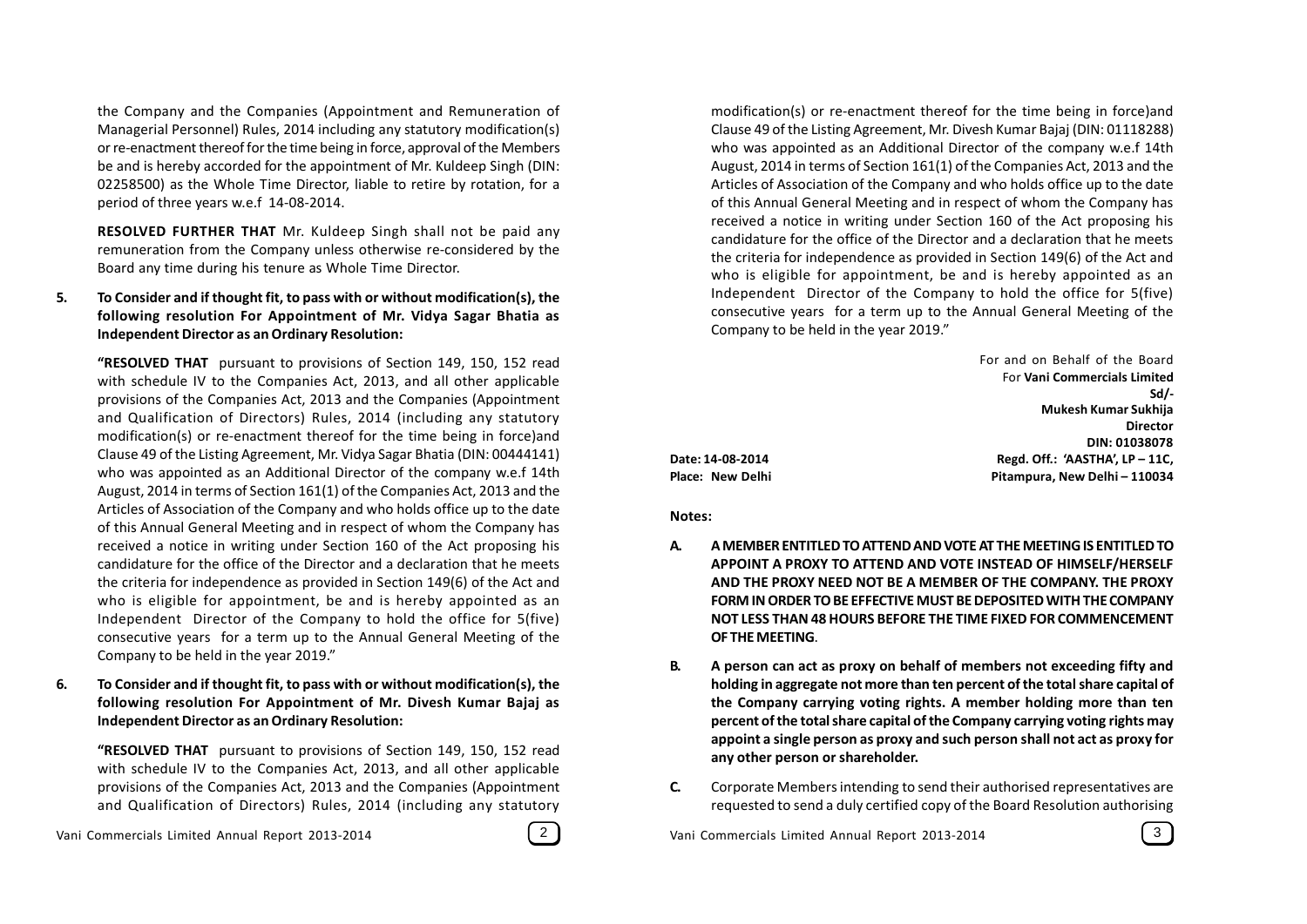the representatives to attend and vote at the Annual General Meeting.

- **D.** Members/Proxies attending the meeting are requested to bring their copy of Annual Report to the Meeting.
- **E.** Queries proposed to be raised at the Annual General Meeting may be sent to the Company at its registered office at least seven days prior to the date of AGM to enable the management to compile the relevant information to reply the same in the meeting.
- **F.** Members are requested to notify any change in their address/ mandate/ bank details immediately to the Company at its Registered Office.
- **G.** Documents referred to in the Notice etc., are open for inspection at the registered office of the Company at all working days except Saturdays between 11:00 A.M. and 2:00 P.M. up to the date of Annual General Meeting.
- **H.** The Register of Members and the Share Transfer Book of the Company shall remain closed from Friday the 19th September 2014 to Sunday the 21st September 2014 (both days inclusive).
- **I.** The notice of the Annual General Meeting will be sent to those members/ beneficial owners whose name will appear in the register of members/ list of beneficiaries received from the depositories as on Friday, 29th August 2014.
- **J.** The copy of annual report along with the notice of general meeting inter alia indicating the process and manner of e-voting are being sent to the members through e-mail who have registered their e-mail ids with the Depository Participant.

Members holding shares in electronic form are requested to intimate immediately any change in their address or bank mandates or email updations to their Depository Participants with whom they are maintaining their demat accounts.

Members holding shares in physical form are requested to update their preferred email ids, any change in address or any other particulars with the Company's Registrar and Transfer Agent which will be used for the purpose of future communications.

**K.** Members whose email-id is not registered with the Company will be sent physical copies of the annual report, notice of the general meeting, notice

Vani Commercials Limited Annual Report 2013-2014 (4) Vani Commercials Limited Annual Report 2013-2014 (5



of e-voting etc. at their registered address. Members whose e-mail ids are registered with the Company and who wish to receive printed copies of the Annual Report may send their request to the Company at its registered office address.

- **L.** Under section 72 of the Companies Act 2013, members are entitled to make nomination in respect of shares held by them in physical mode. Members desirous of making nominations are requested to send their request in Form SH-13 as per the Companies Act, 2013 to the Company's Registrar & Share Transfer Agent.
- **M.** The Securities and Exchanges Board of India (SEBI) has mandated the submission of Permanent Account Number (PAN) by every participant in securities market. Members holding shares in electronic form are, therefore, requested to submit their PAN to their Depository Participants with whom they are maintaining their demat accounts. Members holding shares in physical form can submit their PAN details to the Company / registrar and Share Transfer Agents.
- **N.** Members who hold shares in physical form in multiple folios in identical names or joint holding in the same order of names are requested to send the share certificates to Registrar, for consolidation into a single folio.
- **O.** The Annual Report will also be available on the website of the Company (www.vanicommercials.com)
- **P.** The Company is providing the E-Voting Facility to its members in accordance with the provisions of Section 108 of the Companies Act, 2013 read with Rule 20 of the Companies (Management and Administrative) Rules, 2014 and Clause 35B of the Listing Agreement. The detailed procedure of E-Voting along with E-Voting User ID and Password is being sent to all the member through Email (if the same is registered)/ along with this notice.
- **Q.** The voting rights of the members for e-voting and physical voting at the meeting shall be in proportion to the shares of the paid-up equity share capital of the Company as on Friday, 29th August, 2014.
- **R.** Mr. Sourabh Leekha, Advocate has been appointed as the scrutinizer to scrutinize the e-voting process and the Polling Process in a fair and transparent manner.
- **S.** The Scrutinizer shall, within a period not exceeding three working days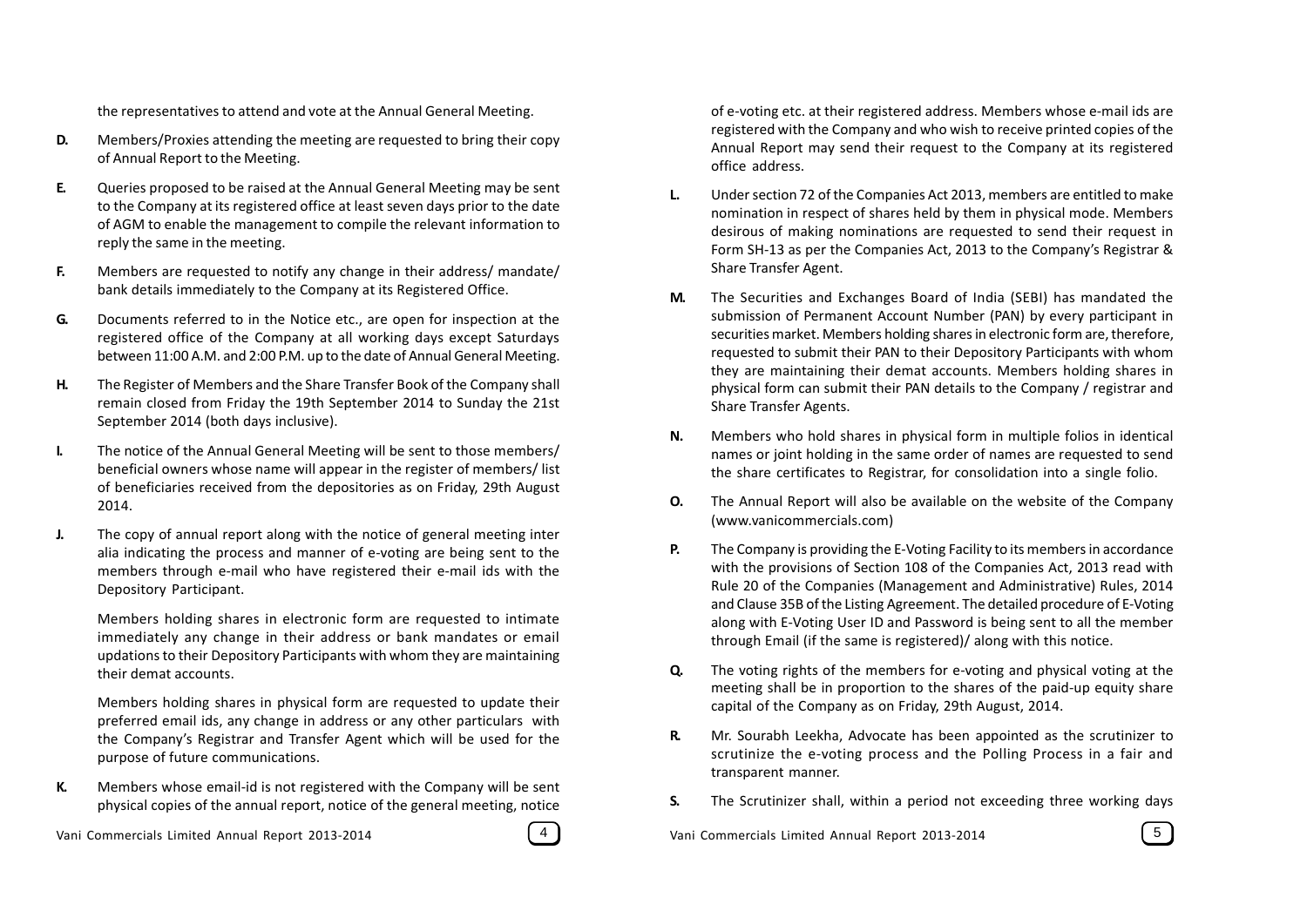from the date of conclusion of e-voting period, unblock the votes in the presence of at least two witnesses not in the employment of the Company and make a scrutinizer's report of the votes cast in favour or against, if any, forthwith to the Chairman.

- **T.** The result declared along with the scrutinizer's report shall be placed on the website of the Company (i.e., www.vanicommercials.com) and on the website of CDSL (i.e., www.evotingindia.com) within two days of passing of the resolution at the AGM.
- **U.** Explanatory Statement as required under section 102 of the Companies Act, 2013, in respect of Special Business under Item No. 4, 5 and 6 are enclosed herewith.

#### **Explanatory Statement pursuant to the provisions of section 102 of the Companies Act, 2013**

#### **Item No. 4**

Mr. Kuldeep Singh, Director of the Company has been involved in day to day affairs of the Company, his enterprising skills and efforts have made the Company as a strong enterprise, thus the Board of the Directors in their meeting held on 14th August, 2014 decided to appoint him as the Whole Time Director of the Company.

Since appointment of Mr. Kuldeep Singh as the Whole Time Director was made subject to the approval of the members in terms of the provisions of Section 196, 197 and 203 read with Schedule V of the Companies Act, 2013.

The Board of Directors recommends the resolution for approval of the members of the Company as a Special Resolution.

The present notice should be treated as abstract under Section 190 of the Companies Act, 2013.

None of the directors and Key Managerial Personnel of the Company or their respective relatives are concerned or interested in the Resolution at Item No 4 of the accompanying Notice.

*Brief profile of Mr. Kuldeep Singh is enclosed with the notice.*

#### **Item No. 5**

The Board of Directors of the Company appointed, pursuant to the provisions of Section 161(1) of the Act and the Articles of Association of the Company, Mr. Vidya Sagar Bhatia as an Additional Director of the Company with effect from 14th August 2014. In terms of the provisions of Section 161(1) of the Act, Mr. Vidya Sagar Bhatia would hold office up to the date of the ensuing Annual General Meeting.

The Company has received a notice in writing alongwith the deposit of requisite amount under Section 160 of the Act proposing the candidature of Mr. Vidya Sagar Bhatia for the office of Director of the Company.

Mr. Vidya Sagar Bhatia is not disqualified from being appointed as a Director in terms of Section 164 of the Act and has given his consent to act as a Director.

Section 149 of the Act inter alia stipulates the criteria of independence should a company propose to appoint an independent director on its Board. As per the said Section 149, an independent director can hold office for a term up to 5 (five) consecutive years on the Board of a company and he shall not be included in the total number of directors for retirement by rotation. The Company has received a declaration from Mr. Vidya Sagar Bhatia that he meets with the criteria of independence as prescribed both under sub-section (6) of Section 149 of the Act and under Clause 49 of the Listing Agreement.

Mr. Vidya Sagar Bhatia possesses appropriate skills, experience and knowledge, inter alia, in the field of finance.

In the opinion of the Board, Mr. Vidya Sagar Bhatia fulfills the conditions for his appointment as an Independent Director as specified in the Act and the Listing Agreement. Mr. Vidya Sagar Bhatia is independent of the management.

Brief resume of Mr. Vidya Sagar Bhatia, nature of his expertise in specific functional areas and names of the public companies in which he holds directorships and memberships / chairmanships of Board Committees of the Public Limited Companies in India is enclosed with the notice.

Keeping in view his vast expertise and knowledge, it will be in the interest of the Company that Mr. Vidya Sagar Bhatia is appointed as an Independent Director.

Copy of the draft letter for appointment of Mr. Vidya Sagar Bhatia as an Independent Director setting out the terms and conditions is available for inspection by

Vani Commercials Limited Annual Report 2013-2014 [ 6 ] [ 6 ] Vani Commercials Limited Annual Report 2013-2014 [ 7 ]

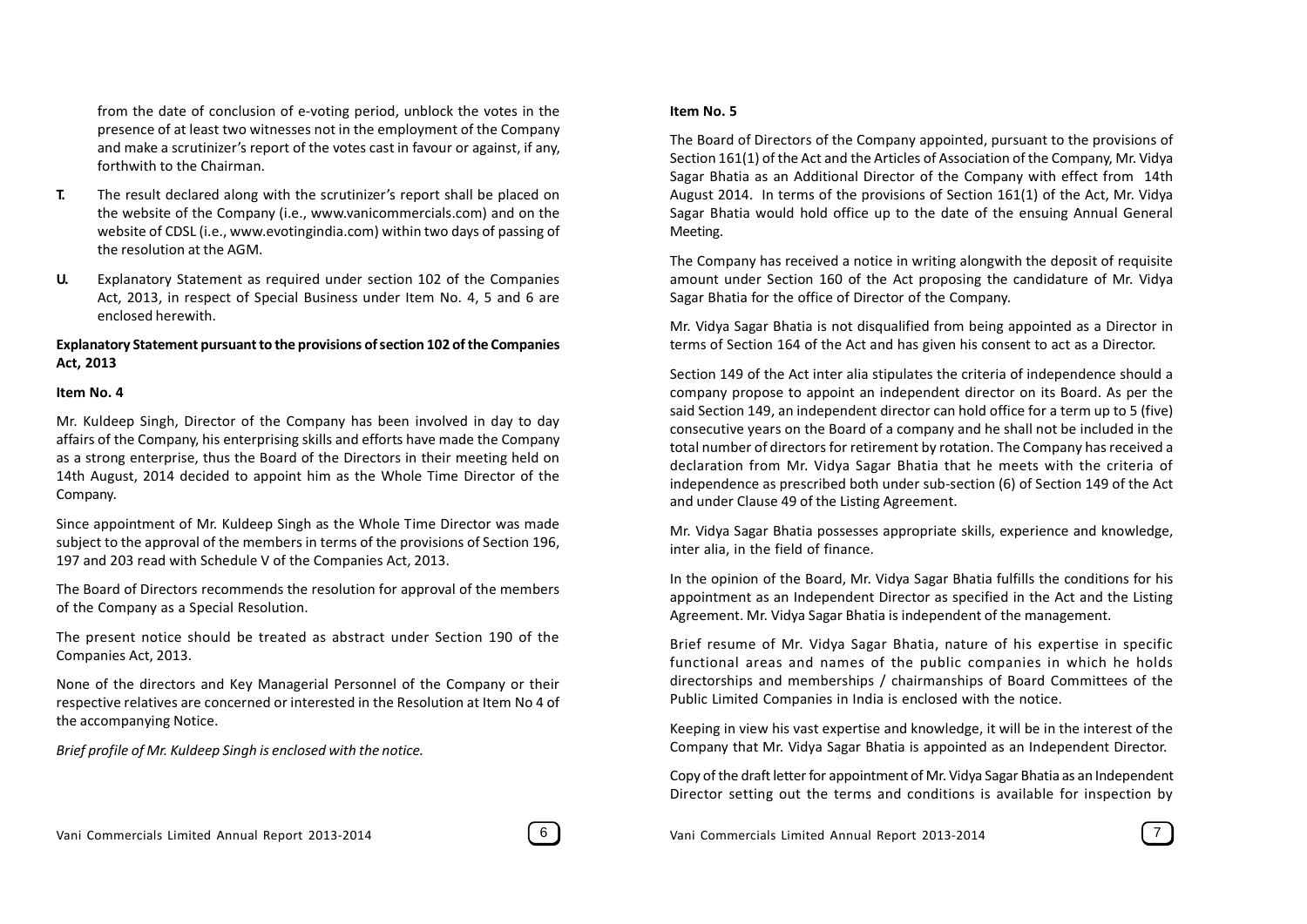members at the Registered Office of the Company.

This Statement may also be regarded as a disclosure under Clause 49 of the Listing Agreement with the Stock Exchanges.

Save and except Mr. Vidya Sagar Bhatia and his relatives, to the extent of their shareholding interest, if any, in the Company, none of the other Directors / Key Managerial Personnel of the Company / their relatives are, in any way, concerned or interested, financially or otherwise, in the resolution set out at Item No. 5 of the Notice.

The Board recommends the Ordinary Resolution set out at Item No. 5 of the Notice for approval by the shareholders.

#### **Item no. 6**

The Board of Directors of the Company appointed, pursuant to the provisions of Section 161(1) of the Act and the Articles of Association of the Company, Mr. Divesh Kumar Bajaj as an Additional Director of the Company with effect from 14th August 2014. In terms of the provisions of Section 161(1) of the Act, Mr. Divesh Kumar Bajaj would hold office up to the date of the ensuing Annual General Meeting.

The Company has received a notice in writing alongwith the deposit of requisite amount under Section 160 of the Act proposing the candidature of Mr. Divesh Kumar Bajaj for the office of Director of the Company. Mr. Divesh Kumar Bajaj is not disqualified from being appointed as a Director in terms of Section 164 of the Act and has given his consent to act as a Director.

Section 149 of the Act inter alia stipulates the criteria of independence should a company propose to appoint an independent director on its Board. As per the said Section 149, an independent director can hold office for a term up to 5 (five) consecutive years on the Board of a company and he shall not be included in the total number of directors for retirement by rotation. The Company has received a declaration from Mr. Divesh Kumar Bajaj that he meets with the criteria of independence as prescribed both under sub-section (6) of Section 149 of the Act and under Clause 49 of the Listing Agreement. Mr. Divesh Kumar Bajaj possesses appropriate skills, experience and knowledge, inter alia, in the field of finance.

In the opinion of the Board, Mr. Divesh Kumar Bajaj fulfills the conditions for his appointment as an Independent Director as specified in the Act and the Listing Agreement. Mr. Divesh Kumar Bajaj is independent of the management.



Brief resume of Mr. Divesh Kumar Bajaj, nature of his expertise in specific functional areas and names of the public companies in which he holds directorships and memberships / chairmanships of Board Committees of the Public Limited Companies in India is enclosed with the notice.

Keeping in view his vast expertise and knowledge, it will be in the interest of the Company that Mr. Divesh Kumar Bajaj is appointed as an Independent Director.

Copy of the draft letter for appointment of Mr. Divesh Kumar Bajaj as an Independent Director setting out the terms and conditions is available for inspection by members at the Registered Office of the Company.

This Statement may also be regarded as a disclosure under Clause 49 of the Listing Agreement with the Stock Exchanges.

Save and except Mr. Divesh Kumar Bajaj and his relatives, to the extent of their shareholding interest, if any, in the Company, none of the other Directors / Key Managerial Personnel of the Company / their relatives are, in any way, concerned or interested, financially or otherwise, in the resolution set out at Item No. 6 of the Notice.

The Board recommends the Ordinary Resolution set out at Item No.6 of the Notice for approval by the shareholders.

**Information of Directors to be appointed and the Directors seeking re-appointment at the forthcoming Annual General Meeting (pursuant to Clause 49 of the Listing Agreement) as on the date of Notice.**

| Name of the Director                                          | Pooja Bhatia                                                         | Kuldeep Singh                                         | Vidya Sagar Bhatia                                    | Divesh Kumar Bajaj                                 |
|---------------------------------------------------------------|----------------------------------------------------------------------|-------------------------------------------------------|-------------------------------------------------------|----------------------------------------------------|
| Date of Birth                                                 | 26th May, 1980                                                       | 10th August, 1973                                     | 14th June, 1948                                       | 14th December, 1969                                |
| Qualifications                                                | L.L.B.<br>Member of ICSI                                             | Graduate                                              | Member of ICAI                                        | Member of ICAI                                     |
| Experience<br>and expertise<br>in specific<br>functional area | 10 years of<br>experience in<br>legal and<br>secretarial<br>services | 15 years of<br>experience in<br>financial<br>services | 30 years of<br>experience in<br>financing<br>services | 15 years of<br>experience in<br>financing services |
| Shareholding<br>in Vani<br>Commercials<br>Limited             | Nil                                                                  | Nil                                                   | Nil                                                   | Nil                                                |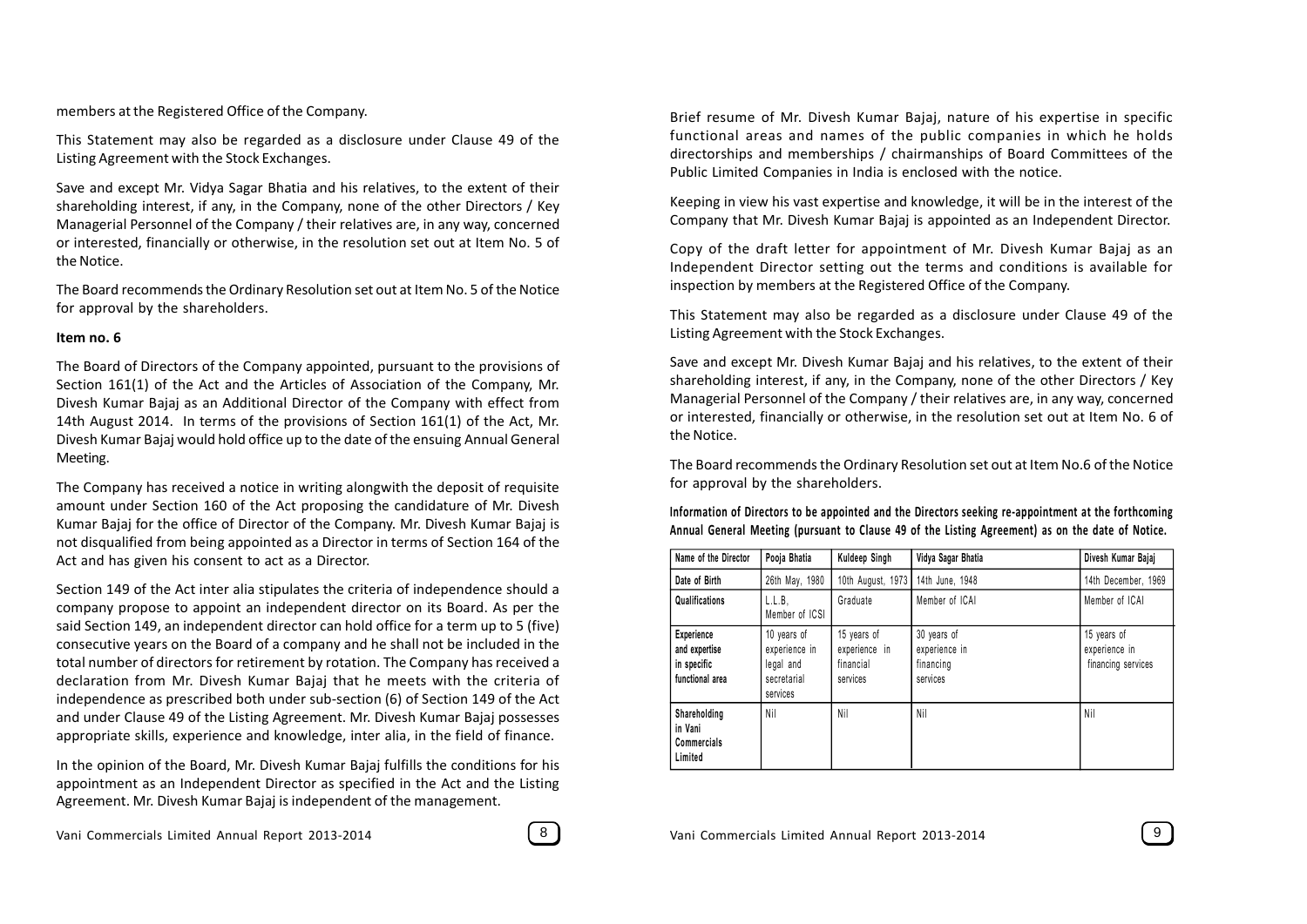| Directorship<br>held in<br>other public<br>limited<br>companies<br>in India                          | Nil                                                           | Nil | Pan Foods<br>Limited<br>Omansh<br>Enterprises<br>Limited                                                                                                                                                                                                                                                                                                                                                                                           | Omansh<br>Enterprises<br>Limited                                                                                                                                                                                                                                                                                                                                                                                                                                                     |
|------------------------------------------------------------------------------------------------------|---------------------------------------------------------------|-----|----------------------------------------------------------------------------------------------------------------------------------------------------------------------------------------------------------------------------------------------------------------------------------------------------------------------------------------------------------------------------------------------------------------------------------------------------|--------------------------------------------------------------------------------------------------------------------------------------------------------------------------------------------------------------------------------------------------------------------------------------------------------------------------------------------------------------------------------------------------------------------------------------------------------------------------------------|
| <b>Membership/</b><br>Chairmanship<br>of committees<br>in public<br>limited<br>companies<br>in India | Vani<br>Commercials<br>Limited<br>- Remuneration<br>Committee | Nil | Omansh Enterprises Limited - Audit<br>Committee (Chairman)<br>Omansh Enterprises Limited -<br>Shareholders/ Investor's Grievance<br>Committee (Member)<br>Omansh Enterprises Limited -<br>Remuneration Committee (Member)<br>Vani Commercials Limited - Audit<br>Committee (Chairman)<br>Vani Commercials Limited -<br>Remuneration Committee (Chairman)<br>Vani Commercials Limited -<br>Shareholders/ Investor's Grievance<br>Committee (Member) | Omansh Enterprises<br>Limited - Audit<br>Committee (Member)<br>Omansh Enterprises<br>Limited -<br>Shareholders/<br>Investor's Grievance<br>Committee (Member)<br>Omansh Enterprises<br>Limited -<br>Remuneration<br>Committee<br>(Chairman)<br>Vani Commercials<br>Limited - Audit<br>Committee (Member)<br>Vani Commercials<br>Limited -<br>Remuneration<br>Committee (Member)<br>Vani Commercials<br>Limited -<br>Shareholders/<br>Investor's Grievance<br>Committee<br>(Chairman) |

For and on Behalf of the Board For **Vani Commercials Limited Sd/- Mukesh Kumar Sukhija Director DIN: 01038078 Date: 14-08-2014 Regd. Off.: 'AASTHA', LP – 11C, Place: New Delhi Pitampura, New Delhi – 110034**

#### **Dear Members**

Your Directors present the Annual Report of your Company together with the Audited Annual Accounts for the financial year ended 31st March, 2014.

#### **Financial Highlights** (Amount in  $\overline{\mathcal{F}}$ )

| <b>Particulars</b>                   | <b>Financial Year ended</b> |                |  |
|--------------------------------------|-----------------------------|----------------|--|
|                                      | 31.03.2014                  | 31.03.2013     |  |
| Total Income                         | 18,48,990.00                | 17,07,505.00   |  |
| <b>Total Expenditure</b>             | 13,00,194.00                | 11,87,928.00   |  |
| Profit/ (Loss) before tax            | 5,48,796.00                 | 5,19,577.00    |  |
| Tax Expenses                         |                             |                |  |
| Less: Current Tax                    | 1,69,578.00                 | 1,60,549.00    |  |
| Less: Deferred Tax                   |                             |                |  |
| Less: Transfer to Statutory Reserves | 33,915.60                   |                |  |
| Profit/ (Loss) after tax             | 3,45,302.40                 | 3,59,028.00    |  |
| Paid-up Share Capital                | 2,01,98,000.00              | 2,01,98,000.00 |  |

#### **Year in Retrospect**

During the year under review total income of the Company was  $\overline{z}$  18,48,990.00/as against  $\bar{z}$  17,07,505.00/- in the previous year. The Company was able to earn a profit for the year of  $\geq 3,45,302.40/$ - (after tax) as against a profit of ₹ 3,59,028.00/- (after tax) in the previous year. Your Directors are putting in their best efforts to improve the performance of the Company.

#### **Material Changes etc**

Save as mentioned elsewhere in this Report, no material changes and commitments affecting the financial position of the Company have occurred between the end of the financial year of the Company i.e., 31st March, 2014 and the date of this Report.

#### **Dividend**

As the Company is looking to plough back its profit, your Directors regret their inability to recommend any dividend.

#### **Public Deposits**

During the year under report, your Company did not accept any deposits from the

Vani Commercials Limited Annual Report 2013-2014 (10) Vani Commercials Limited Annual Report 2013-2014 (11)

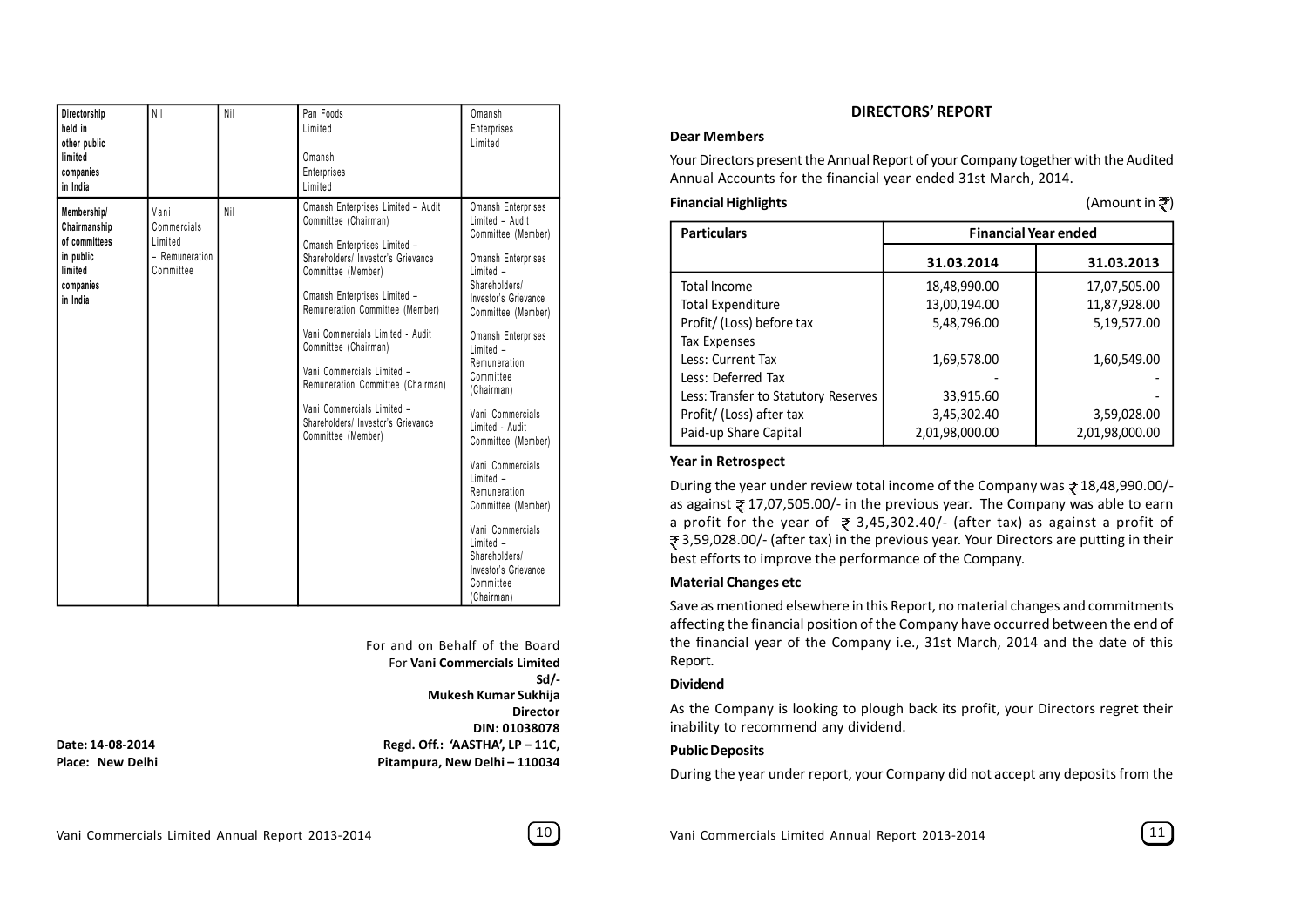public in terms of the provisions of Section 58A of the Companies Act, 1956.

#### **Conservation of Energy, Technology Absorption, Foreign Exchange Earnings and Outgo**

- **a. Conservation of Energy & Technology Absorption:** Since the Company is not engaged in any manufacturing activity, issues relating to conservation of energy and technology absorption are not quite relevant to its functioning.
- **b. Export Activities:** There was no export activity in the Company during the year under review. The Company is not planning any export in the near future as well.
- **c. Foreign Exchange Earnings and Outgo:** There was no Foreign Exchange earnings and outgo during the year under review.

#### **Particulars of Employees**

During the financial year under review, none of the Company's employee was in receipt of remuneration as prescribed under section 217(2A) of the Companies Act, 1956, read with the Companies (Particulars of Employees) Rules, 1975, and hence no particulars are required to be disclosed in this Report.

#### **Directors**

During the period Mr. Harish Khanna, Mr. Rajesh Khanna and Mr. Deepak Khanna, Directors of the Company resigned from the Directorship of the Company in the Board Meeting held on 28th March, 2014 and Mr. Mukesh Kumar Sukhija and Ms. Pooja Bhatia were appointed as Directors of the Company in the extra ordinary general meeting of the members held on 28th March, 2014.

In accordance with the requirements of the Act and the Articles of Association of the Company, Ms. Pooja Bhatia, retires by rotation and being eligible offer herself for re-appointment.

Your Directors recommend the re-appointment of Ms. Pooja Bhatia as Director.

#### **Auditors**

M/s Satyendra Mrinal & Associates, Chartered Accountants, who are the statutory auditors of the Company, hold office till the conclusion of the forthcoming AGM and are eligible for re-appointment. Pursuant to the provisions of section 139 of the Companies Act, 2013 and the Rules framed thereunder, it is proposed to appoint M/s Satyendra Mrinal & Associates, as statutory auditors of the Company from the conclusion of the forthcoming AGM till the conclusion of the 30th AGM of the Company to be held in the year 2017, subject to ratification of their appointment at every AGM to be held after this AGM.

Comments made by the Statutory Auditors in the Auditors' Report are selfexplanatory and do not require any further clarification.

#### **Secretarial Compliance Certificate**

In terms of the provisions of section 383A of the Companies Act, 1956 read with the Companies (Compliance Certificate) Rules, 2001, the Company has obtained the necessary Compliance Certificate from M/s Praveen Kumar & Associates, Company Secretaries, New Delhi. The Compliance Certificate is annexed herewith and forms part of this Report.

Comments made in the Compliance Certificate are self-explanatory and do not require any further clarification.

#### **Listing Information**

The Equity Shares of the Company are listed on Gauhati Stock Exchange. The Company has filed an application with Uttar Pradesh Stock Exchange for listing of its securities. The Listing fees to Gauhati Stock Exchange has been paid.

#### **Subsidiary Companies**

The Company has no subsidiaries as on 31st March 2014.

#### **Dematerialization of Shares**

The Company has made application to both the depositories for admission of equity shares in demat form. The securities of the Company are admitted with NSDL and CDSL, the ISIN allotted to the Company is INE661Q01017.

#### **Report on Corporate Governance**

In terms of SEBI Circular No. SEBI/MRD/SE/31/2003/26/08 dated August 26, 2003 the provision of Clause 49 of the Listing agreement are applicable to all listed entities having a paid up share capital of Rs 3 crores and above or net worth of Rs 25 crores or more at any time in the history of the company.

Since the paid up capital of the Company is below Rs. 3 crores and also the net worth of the Company is below Rs. 25 Crores, the provisions of clause 49 of the Listing Agreement are not applicable to the Company. Thus, the Company is not required to attach the Corporate Governance report with the Report of the Board of Directors.

#### **Directors' Responsibility Statement**

In terms of the provisions of section 217(2AA) of the Companies Act, 1956, and

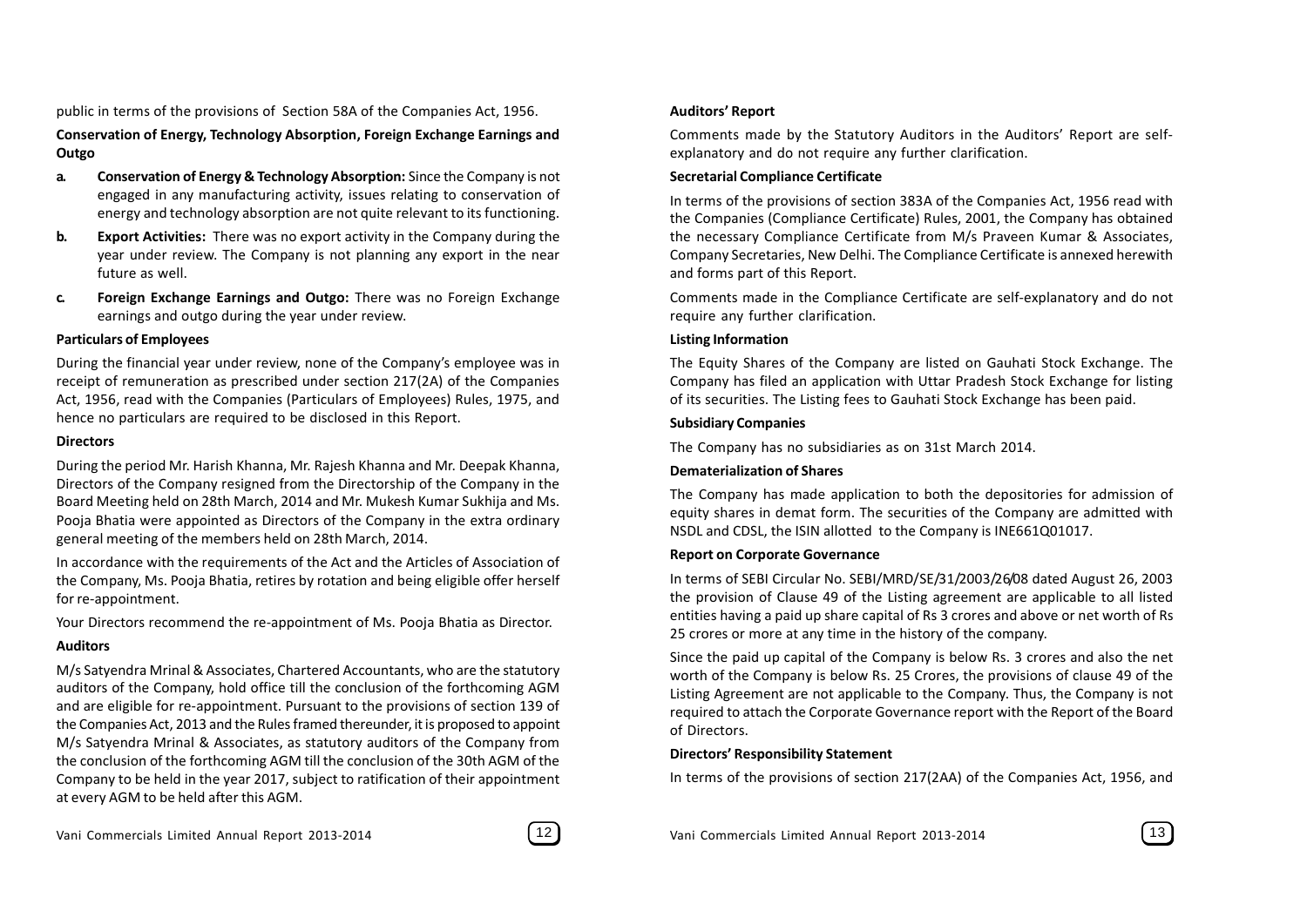save as mentioned elsewhere in this Report, the attached Annual Accounts and the Auditors' Report thereon and to the best of their knowledge and belief, your Directors confirm that:

- **a.** in preparation of the annual accounts, the applicable accounting standards had been followed;
- **b.** the Directors had selected such accounting policies and applied them consistently and made judgments and estimates that are reasonable and prudent so as to give a true and fair view of the state of affairs of the Company as at 31st March, 2014 and of the profit of the Company for the year ended on that date;
- **c.** the Directors had taken proper and sufficient care for the maintenance of adequate accounting records in accordance with the provisions of the Act for safeguarding the assets of the Company and for preventing and detecting fraud and other irregularities; and
- **d.** the Directors had prepared the Annual Accounts on a going concern basis.

#### **Acknowledgement**

Your Directors take this opportunity to place on record their sincere appreciation for the co-operation and assistance the Company has received from Banks and various Government Departments. The Board also places on record its appreciation of the devoted services of the employees; support and co-operation extended by the valued business associates and the continuous patronage of the customers of the Company.

#### **For and on Behalf of the Board** For **Vani Commercials Limited**

|                         | $Sd/-$                             | Sd/-                           |
|-------------------------|------------------------------------|--------------------------------|
|                         | Mukesh Kumar Sukhija               | Pooja Bhatia                   |
|                         | <b>Director</b>                    | <b>Director</b>                |
|                         | DIN: 01038078                      | DIN: 00188770                  |
| Date: 30-05-2014        | Regd. Off.: 'AASTHA', $LP - 11C$ , | Regd. Off.: AASTHA', LP - 11C, |
| <b>Place: New Delhi</b> | Pitampura, New Delhi-110034        | Pitampura, New Delhi-110034    |

#### **COMPLIANCE CERTIFICATE**

**THE MEMBERS OF VANI COMMERCIALS LIMITED 1102, Kirti Shikhar, District Centre, Janakpuri, New Delhi-110058**

We have examined the registers, records, books and papers of **M/s Vani Commercials Limited** (hereinafter referred to as 'the Company') as required to be maintained under the Companies Act, 1956 (the Act) and the Rules made thereunder, the provisions contained in the Memorandum and Articles of Association of the Company and also the audited Annual Accounts, Auditors' Report on the said annual accounts for the financial year ended 31st March, 2014 (financial year). In our opinion and to the best of our information and according to the examination carried out by us and explanations furnished to us by the Company, its officers and agents, we certify that in respect of the financial year:

- **1.** The Company has kept and maintained registers as stated in **"Annexure: A"** to this Certificate, as per the provisions of the Act and the Rules made thereunder and all entries therein have been duly recorded.
- **2.** The Company has duly filed the forms and returns as stated in **"Annexure: B"** to this certificate, with the Registrar of Companies, Regional Director, Central Government, Company Law Board or other authorities within the time prescribed under the Act and the rules made thereunder, except those mentioned in **Annexure: B**.
- **3.** The Company, being a Public Limited Company, comments are not required.
- **4.** The Board of Directors duly met **10 (Ten)** times respectively on **15th May 2013, 22nd May 2013, 14th August 2013, 29th August 2013, 2nd September 2013, 27th November 2013, 14th November 2013, 15th February 2014, 1st March 2014 and 28th March 2014** in respect of which meetings proper notices were given and the proceeding were properly recorded and signed and kept in the Minutes Book maintained for the purpose. There was no resolution passed by circulation.
- **5.** The Company has closed its Register of Members from 20th September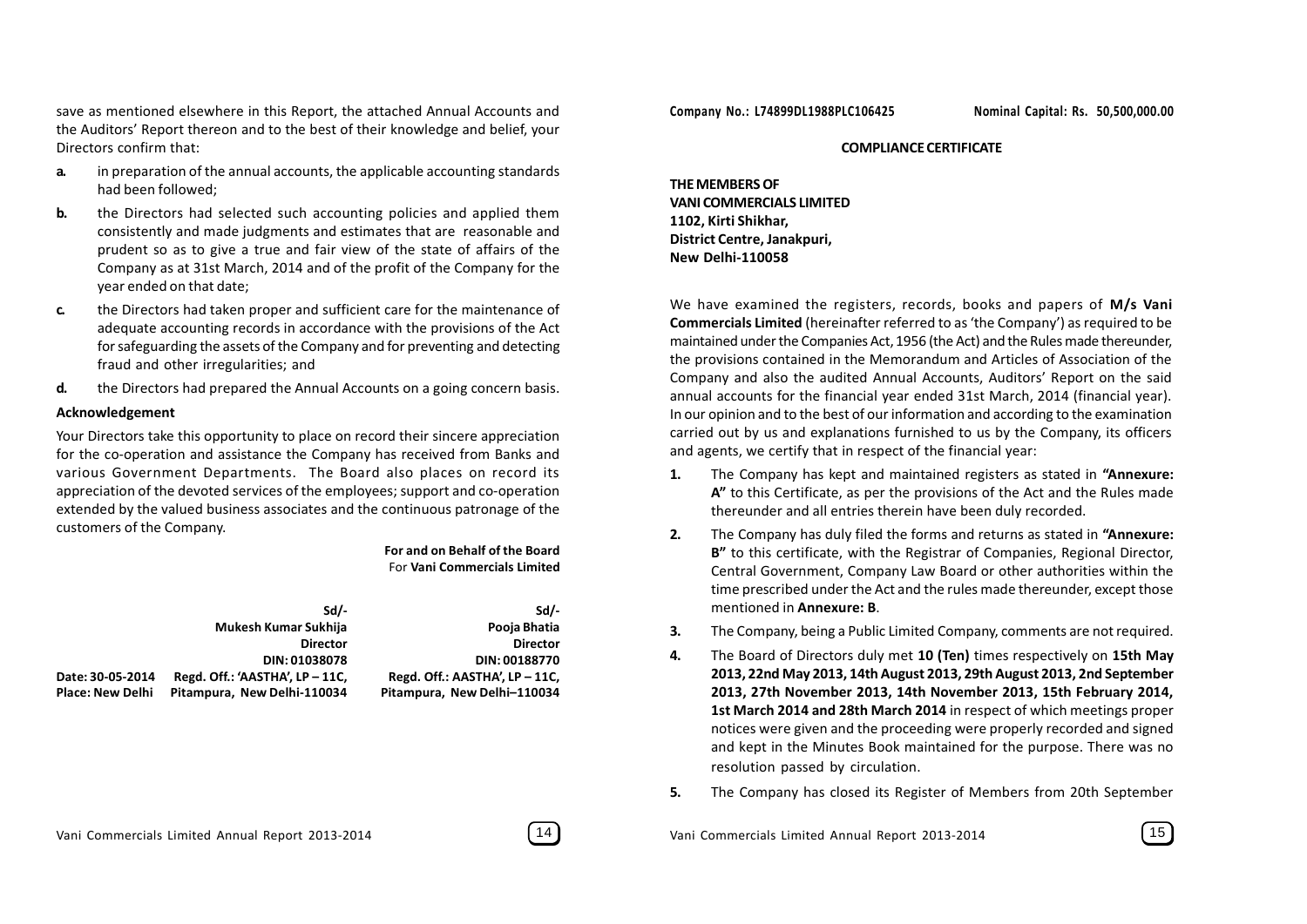2013 to 21st September 2013 but has not made the necessary compliance of Section 154 of the Act.

- **6.** The Annual General Meeting for the financial year ended on **31st March, 2013** was held on **30th September, 2013** after giving due notice to the members of the Company and other concerned and the resolutions passed thereat were duly recorded in Minutes Book maintained for the purpose.
- **7. 1 (One)** Extra-Ordinary General Meeting was held during the financial year after giving due notice to the members of the Company and the resolutions passed thereat were duly recorded in Minutes Book maintained for the purpose.
- **8.** The Company has not advanced any loans to its Directors or persons or firms or companies referred to under section 295 of the Act.
- **9.** The Company has not entered into any contracts falling within the purview of section 297 of the Act.
- **10.** The Company was not required to make any entries in the register maintained under section 301(1) of the Companies Act, 1956. However, it has made the necessary entries in the register maintained u/s 301(3) of the Companies Act, 1956.
- **11.** As there were no instances falling within the purview of section 314 of the Act, the Company has not obtained any approvals from the Board of Directors, members or Central Government.
- **12.** The Company has not issued any duplicate share certificate during the financial year.
- **13.** The Company has:
	- **(i)** delivered all the certificates on transfer of equity shares in accordance with the provisions of the Act. However, there was no allotment/ transmission of securities during the financial year.
	- **(ii)** not deposited any amount in a separate Bank Account as no dividend was declared during the financial year.
	- **(iii)** not posted warrants to any member of the Company as no dividend was declared during the financial year.
	- **(iv)** not transferred any amount in Investor Education and Protection Fund as there is no unpaid dividend, application money due for refund, matured deposits, matured debentures and the interest



accrued thereon, which have remained unclaimed or unpaid for a period of seven years.

- **(v)** duly complied with the requirements of section 217 of the Act.
- **14.** The Board of Directors of the Company is duly constituted. The appointment of directors in the Extra Ordinary General Meeting has been duly made. However, there were no appointment of additional Directors, alternate Directors and Directors to fill casual vacancy during the financial year.
- **15.** The Company has not appointed any Managing Director/Whole-time Director/Manager during the financial year.
- **16.** The Company has not appointed any sole selling agent during the financial year.
- **17.** The Company was not required to obtain any approvals of the Central Government, Company Law Board, Regional Director, Registrar and/or such authorities prescribed under the various provisions of the Act during the financial year.
- **18.** The Directors have disclosed their interest in other firms/companies to the Board of Directors pursuant to the provisions of the Act and the rules made thereunder.
- **19.** The Company has not issued any shares, debentures or other securities during the financial year.
- **20.** The Company has not bought back any shares during the financial year.
- **21.** There was no redemption of preference shares or debentures during the financial year.
- **22.** There were no transactions necessitating the Company to keep in abeyance the rights to dividend, rights shares and bonus shares pending registration of the transfer of shares.
- **23.** The Company has not invited/accepted any deposits including any unsecured loans falling within the purview of section 58A during the financial year.
- **24.** The Company has not made any borrowings during the financial year ended 31st March 2013.
- **25.** The Company, being a Non Banking Finance Company, the provisions of Section 372A of the Act are not applicable.
- **26.** The Company has not altered the provisions of the Memorandum with

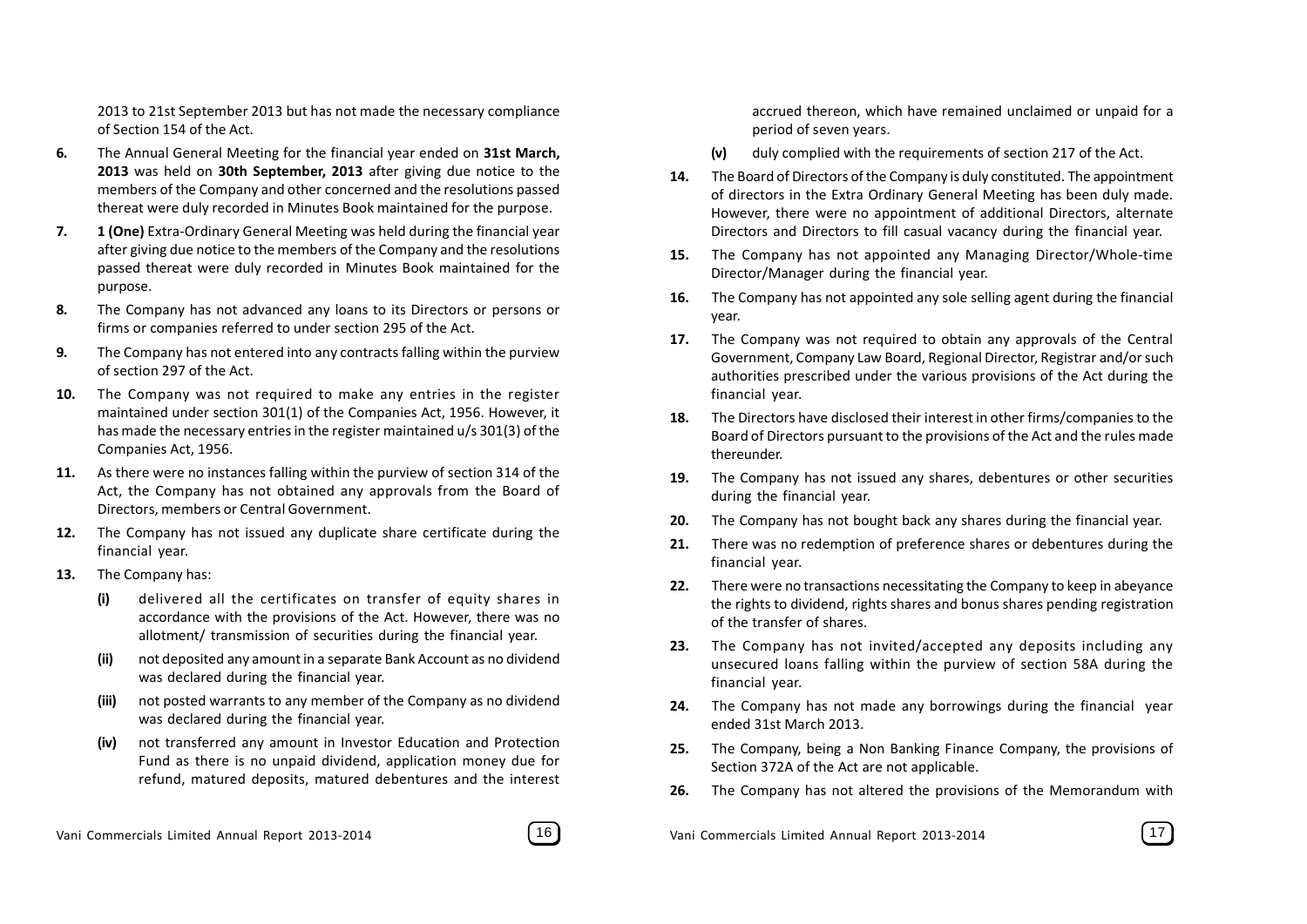respect to situation of the Company's registered office from one State to another during the year under scrutiny.

- **27.** The Company has not altered the provisions of the Memorandum with respect to the objects of the Company during the year under scrutiny.
- **28.** The Company has not altered the provisions of the Memorandum with respect to name of the Company during the year under scrutiny.
- **29.** The Company has altered the provisions of the Memorandum with respect to Share Capital of the Company during the year under scrutiny.
- **30.** The Company has altered its Articles of Association after obtaining approval of members in the general meeting held on 28th March, 2014 and the amendments to the Articles of Association have been duly filed with the Registrar of Companies.
- **31.** As per the information provided and the documents made available to us, there was no prosecution initiated against or show cause notices received by the Company and no fines or penalties or any other punishment was imposed on the Company during the financial year, for offences under the Act.
- **32.** The Company has not received any money as security from its employees during the financial year.
- **33.** The Company has not constituted a separate provident fund trust for its employees or class of its employees as contemplated under section 418 of the Act.

#### **For Praveen Kumar & Associates Company Secretaries**

**Sd/- Praveen Kumar Date: 30/05/2014 Company Secretary Place: New Delhi CP No.: 12092** **Registers maintained by the Company**

| S.No. | <b>Particulars</b>                                                                 | <b>Relevant Section</b><br>of the Act |
|-------|------------------------------------------------------------------------------------|---------------------------------------|
| 1.    | Minutes Book of the meetings of the Board of<br>Directors of the Company           | 193                                   |
| 2.    | Minutes Book of General Body Meetings of the<br>Members of the Company             | 193                                   |
| 3.    | Copies of Annual Returns                                                           | 159                                   |
| 4.    | <b>Register of Members</b>                                                         | 150                                   |
| 5.    | Register of Particulars of Directors, Managing<br>Director, Manager and Secretary  | 303                                   |
| 6.    | Register of Directors' Share holding                                               | 307                                   |
| 7.    | Register(s) of contracts, companies and firms<br>in which Directors are interested | 301(3)                                |
| 8.    | <b>Books of Accounts</b>                                                           | 209                                   |
| 9.    | Register of Charges                                                                | 143                                   |
| 10.   | Register of Share Application & Allotment                                          |                                       |
| 11.   | Register of Director's Attendance                                                  |                                       |
| 12.   | Register of Share Transfer                                                         |                                       |

#### **Annexure: B**

**Annexure: A**

#### **A. Forms & Returns filed with the Registrar of Companies, New Delhi (During the Year ended on March 31, 2014)**

| S.No. | <b>Particulars of Forms &amp; Returns Filed</b>                                                                        | Date of<br><b>Filing</b> | Whether<br>filed<br>within<br>prescribed<br>time | <b>Additional</b><br>Fees<br>paid |
|-------|------------------------------------------------------------------------------------------------------------------------|--------------------------|--------------------------------------------------|-----------------------------------|
|       | Form 20B $u/s$ 159 of the Act, for<br>filing Annual Return made up to<br>30th September, 2011 being<br>the date of AGM | 29-03-2014               | No                                               | Yes                               |

Vani Commercials Limited Annual Report 2013-2014 [18] Vani Commercials Limited Annual Report 2013-2014 [19]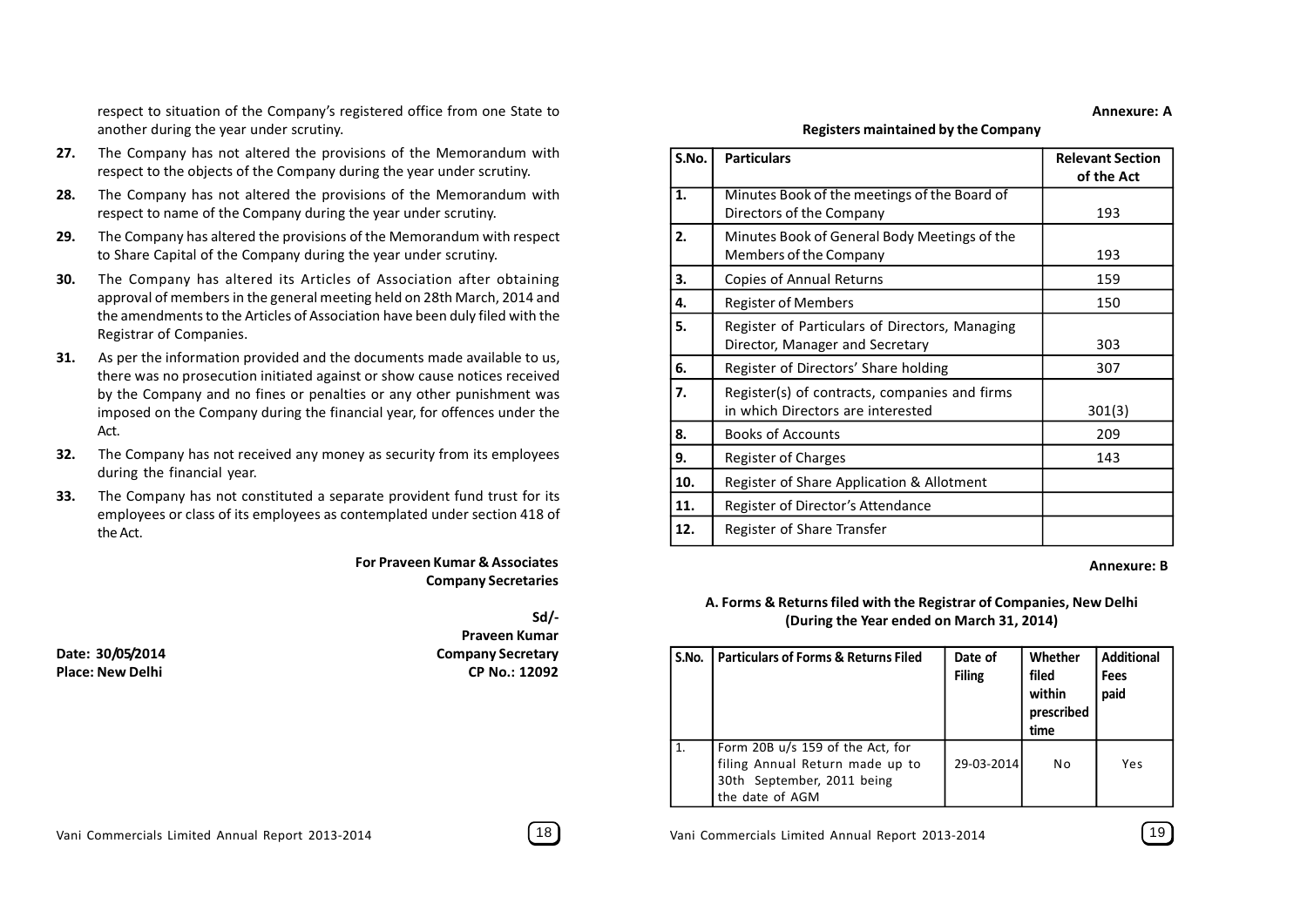| 2.  | Form 66 u/s 383A of the Act, for<br>filing Compliance Certificate for<br>the year ended 31st March 2011              | 30-03-2014 | N <sub>o</sub> | Yes |
|-----|----------------------------------------------------------------------------------------------------------------------|------------|----------------|-----|
| 3.  | Form 23AC & 23ACA u/s 220 of<br>the Act, for filing Annual Accounts<br>for the year ended 31st March 2011            | 30-03-2014 | N <sub>0</sub> | Yes |
| 4.  | Form 20B u/s 159 of the Act,<br>for filing Annual Return made up<br>to 29th September, 2012 being<br>the date of AGM | 30-03-2014 | N <sub>o</sub> | Yes |
| 5.  | Form 66 u/s 383A of the Act, for<br>filing Compliance Certificate<br>for the year ended 31st March 2012              | 30-03-2014 | N <sub>0</sub> | Yes |
| 6.  | Form 23AC & 23ACA u/s 220 of<br>the Act, for filing Annual Accounts<br>for the year ended 31st March 2012            | 31-03-2014 | N <sub>0</sub> | Yes |
| 7.  | Form 20B u/s 159 of the Act,<br>for filing Annual Return made up<br>to 30th September, 2013<br>being the date of AGM | 30-03-2014 | N <sub>0</sub> | Yes |
| 8.  | Form 66 u/s 383A of the Act,<br>for filing Compliance Certificate<br>for the year ended 31st March 2013              | 30-03-2014 | N <sub>o</sub> | Yes |
| 9.  | Form 23AC & 23ACA u/s 220 of<br>the Act, for filing Annual Accounts<br>for the year ended 31st March 2013            | 30-03-2014 | N <sub>0</sub> | Yes |
| 10. | Form 32 $u/s$ 303(2) of the Act, for<br>appointment of Mr. Kuldeep Singh<br>as Director w.e.f. 21st April, 2012      | 29-03-2014 | N <sub>o</sub> | Yes |

#### **Forms not filed during the year but are considered relevant for the purpose of issuance of Compliance Certificate**

| S.No. | <b>Particulars of Forms &amp; Returns Filed</b>                                                                                                                                       | Date of<br><b>Filing</b> | Whether<br>filed<br>within<br>prescribed<br>time | <b>Additional</b><br>Fees<br>paid |
|-------|---------------------------------------------------------------------------------------------------------------------------------------------------------------------------------------|--------------------------|--------------------------------------------------|-----------------------------------|
| 1.    | Form DIR-12 $u/s$ 303(2) of the<br>Act, for the appointment of<br>Mr. Mukesh Kumar Sukhija<br>and Ms. Pooja Bhatia as<br>the Directors of<br>the Company                              | 08-05-2014               | Yes                                              | <b>No</b>                         |
| 2.    | Form MGT $-$ 14 u/s 192 of the<br>Act, for registration of<br>Special Resolutions passed<br>in the FGM held on<br>28th March 2014                                                     | 10-05-2014               | Yes                                              | <b>No</b>                         |
| 3.    | Form SH-7 u/s 94 of the Act,<br>for increasing the Authorised<br>Share Capital of the Company<br>from Rs. 3,05,00,000/- to<br>Rs. 5,05,00,000/- in the EGM<br>held on 28th March 2014 | 27-05-2014               | Yes                                              | <b>No</b>                         |

**B. Forms and Returns filed with the Regional Director, Central Government or other Authorities : Nil**

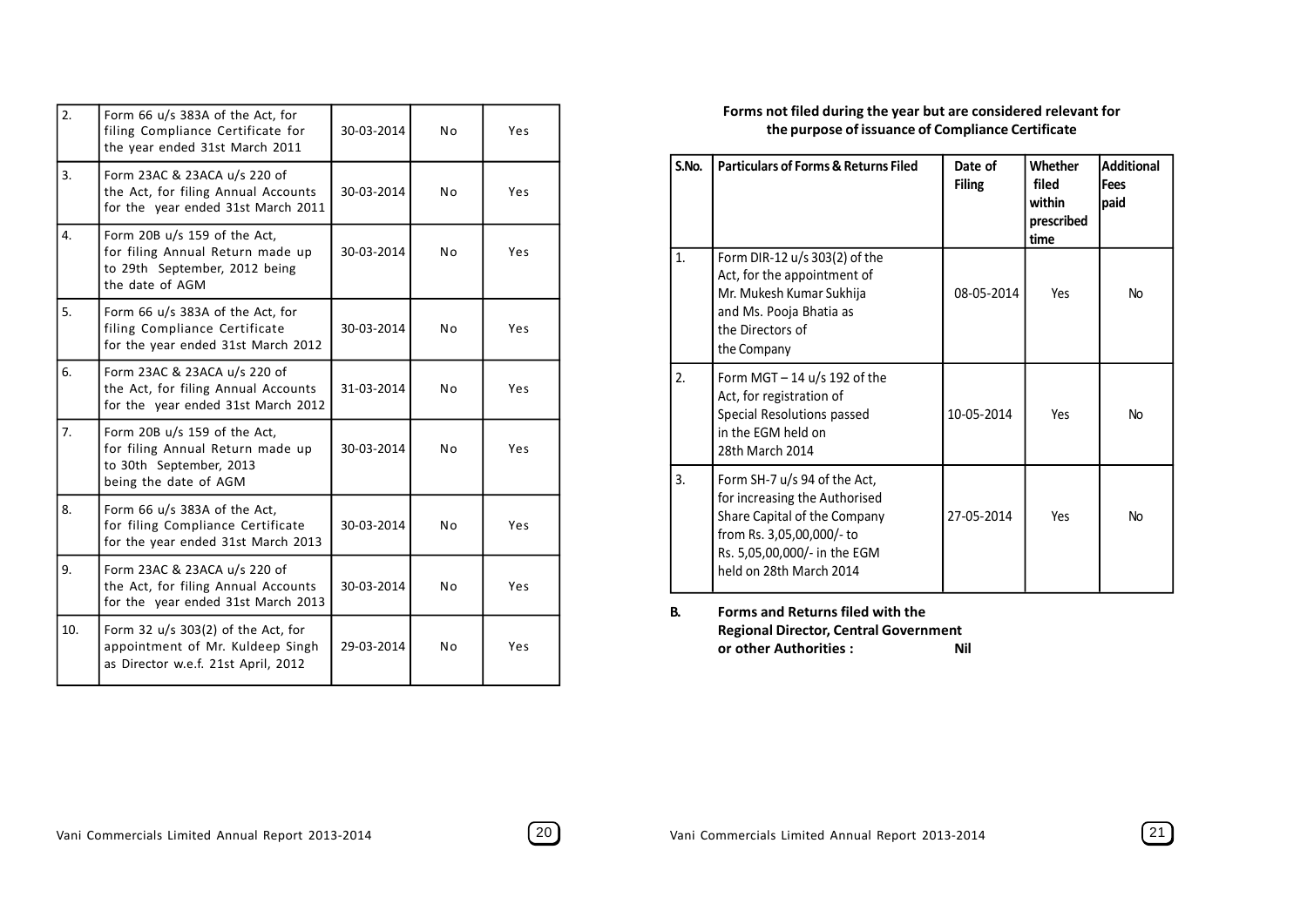#### **Independent Auditor's Report**

#### **To The Members of VANI COMMERCIALS LIMITED**

#### **Report on the financial statements**

We have audited the attached Balance Sheet of **VANI COMMERCIALS LIMITED** as at 31st March, 2014 and the Statement of Profit and Loss for the Year ended on that date annexed thereto, summary of significant accounting policies and explanatory information which we have signed under reference to this report.

#### **Management's Responsibility for the Financial Statements**

Management is responsible for the preparation of these financial statements that give a true and fair view of the financial position, financial performance in accordance with the accounting standards referred to in sub section (3C) of section 211 of the Companies Act 1956 ("the act"). This responsibility includes the design, implementation and maintenance of internal control relevant to the preparation and fair presentation of financial statements that are free from material misstatement, whether due to fraud or error.

#### **Auditor's Responsibility**

Our responsibility is to express an opinion on these financial statements based on our audit. We conducted our audit in accordance with the Standards on Auditing issued by the Institute of Chartered Accountants of India. Those Standards require that we comply with ethical requirements and plan and perform the audit to obtain reasonable assurance about whether the financial statements are free from material misstatement.

An audit involves performing procedures to obtain audit evidence about the amounts and disclosures in the financial statements. The procedures selected depend on the auditor's judgment, including the assessment of the risks of material misstatement of the financial statements, whether due to fraud or error. In making those risk assessments, the auditor considers internal control relevant to the Company's preparation and fair presentation of the financial statements in order to design audit procedures that are appropriate in the circumstances. An audit also includes evaluating the appropriateness of accounting policies used and the reasonableness of the accounting estimates made by management, as well as evaluating the overall presentation of the financial statements.

We believe that the audit evidence we have obtained is sufficient and appropriate to provide a basis for our audit opinion.

#### **Opinion**

In our opinion and to the best of our information and according to the explanations given to us, the said financial statements together with notes thereon and attached

Vani Commercials Limited Annual Report 2013-2014 22 Vani Commercials Limited Annual Report 2013-2014 23

|--|

thereto give, in the prescribed manner, the information required by the Act in the manner so required and give a true and fair view in conformity with the accounting principles generally accepted in India:

- a) in the case of the Balance Sheet, of the state of affairs of the Company as at March 31, 2014;
- b) in the case of the Profit and Loss Account, of the profit for the year ended on that date
- c) in the case of Cash Flow Statement, of the cash flows of the Company for the year ended on that date

#### **Report on other Legal and Regulatory Requirements**

As required by the Companies (Auditor's Report) Order, 2003 as amended by the Companies (Auditor's Report) (Amendment) Order, 2004 issued by the Central Government of India in terms of subsection (4A) of section 227 of 'The Companies Act, 1956' (the 'Act') the comments are annexed herewith in the Annexure I attached with the report.

Further we report that:

- a) We have obtained all the information and explanations, which to the best of our knowledge and belief were necessary for the purpose of our audit.
- b) In our opinion, proper books of accounts as required by law have been kept by the Company, so far as appears from our examination of such books.
- c) The Balance Sheet and Profit and Loss Account and Cash Flow Statement referred to in this report are in agreement with the books of accounts.
- d) In our opinion, the Balance Sheet and Profit Loss Account and Cash Flow Statement referred to in this Report comply with the Accounting Standards referred to in Section 211(3C) of The Companies Act 1956.
- e) On the basis of written representations received from the directors as on 31st March, 2014 and taken on record by the Board of Directors, we report that none of the directors is disqualified as on March 31st, 2014 from being appointed as a director in terms of clause (g) of sub section (1) of Section 274 of the Companies Act, 1956.

**For Satyendra Mrinal & Associates Chartered Accountants FRN: 017068N Sd/-**

|                         | S.K Jain     |
|-------------------------|--------------|
| <b>Place: New Delhi</b> | Partner      |
| Date: 30-05-2014        | M.No. 086103 |

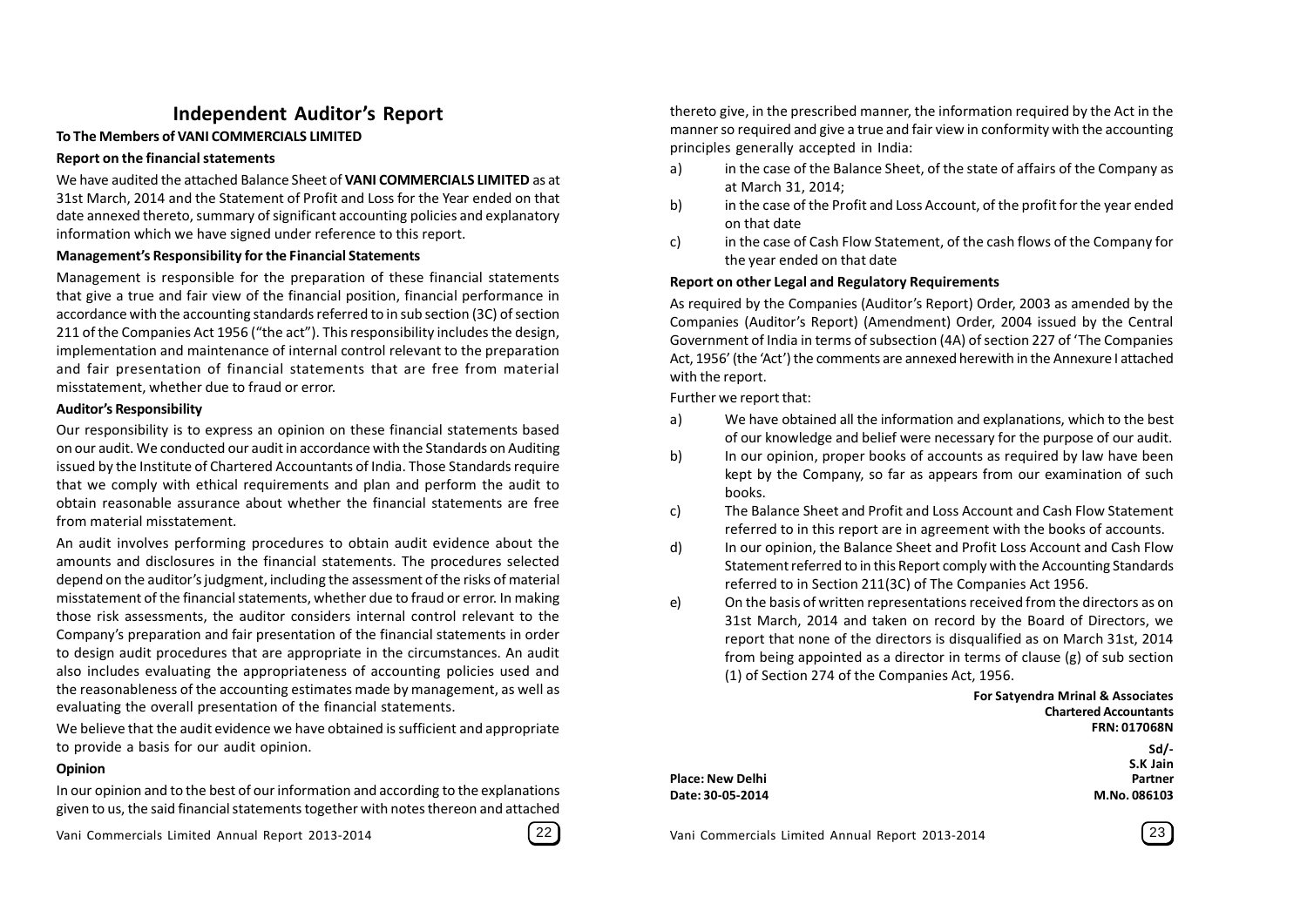#### **Annexure I to the Audit Report:**

- (i) (a) The details are not required as the company does not have any fixed assets.
- (ii) The Company does not deal with the inventory. Therefore clause (a), (b) & (c) of para (ii) do not apply to the Company.
- (iii) (a) The Company has granted unsecured loans to two companies covered in the register maintained under section 301 of the Companies Act, 1956. The amount involved in the said transactions at the end of the year is Rs. 73, 62,068/-. The terms of the loan are not prejudicial to the interest of the Company.
	- (b) The Company has not taken any unsecured loan from the parties covered in the register maintained under section 301 of the Companies Act, 1956.
- (iv) In our opinion and according to the information and explanations given to us, in the company there are adequate internal control procedure commensurate with the size of the Company and nature of its business with regard sale of services.
- (v) Based on the audit procedure applied by us and according to the information and explanations provided by the management, we are of the opinion that the transactions that need to be entered into the register maintained under section 301 of the Companies Act, 1956 have been so entered and the transactions made in pursuance of such contracts or arrangement have been made at a price which are reasonable having regard to prevailing market price at all relevant time.
- (vi) In our opinion and according to the information and explanations given to us, the company has not accepted any deposit under section 58A and 58AA of the Companies Act, 1956 and the Companies (Acceptance of deposit) rules 1975 with regard to acceptance of deposits. Accordingly the clause does not apply to the company.
- (vii) In our opinion, the company has an internal audit system commensurate with the size and nature of its business.
- (viii) As informed by the management, the Central Government has not prescribed the maintenance of cost records under section 209 (1) (d) of the Companies Act, 1956.
- (ix) (a) The Company is regular in depositing undisputed Income Tax with appropriate authorities, the other statutory dues mentioned in the clause are not applicable to the Company.
	- (b) According to the information and explanations given to us, no undisputed amounts payable in respect of income tax were in arrears, as at 31st March, 2014 for a period of more than six months from the date it became payable.
	- According to the information and explanation given to us, there are no dues of income tax which have not been deposited on account of any dispute.
- (x) The company has accumulated losses of Rs. 4,85,060.60/- at the end of financial year covered under audit and has not incurred any cash loss during the year under audit and in the immediately preceding financial year.
- (xi) The Company has neither taken any loans from any Bank/Financial Institutions nor issued any debenture, the clause is not applicable to the Company.
- (xii) We are of the opinion that the company has not granted loans and advances on the basis of security by way of pledge of shares, debentures and other securities.
- (xiii) In our opinion, the company is not a chit fund or a nidhi mutual benefit fund/society. Therefore, the provisions of clause 4(xiii) of the Companies (Auditor's Report) order, 2003 are not applicable to the company.
- (xiv) In our opinion and according to information and explanation given to us the company is not a dealer or trader in securities. However the company has invested some funds in shares of other companies for which proper records have been maintained and the shares have been held in the name of the company.
- (xv) As informed to us the company has not given any guarantees for loans taken by others from banks or financial institutions.
- (xvi) According to the information and explanations given to us and records examined by us the company has not taken any term loan, the clause is not applicable to the Company.
- (xvii) According to the information and explanations given to us and on an overall examination of the balance sheet of the company, we report that the no



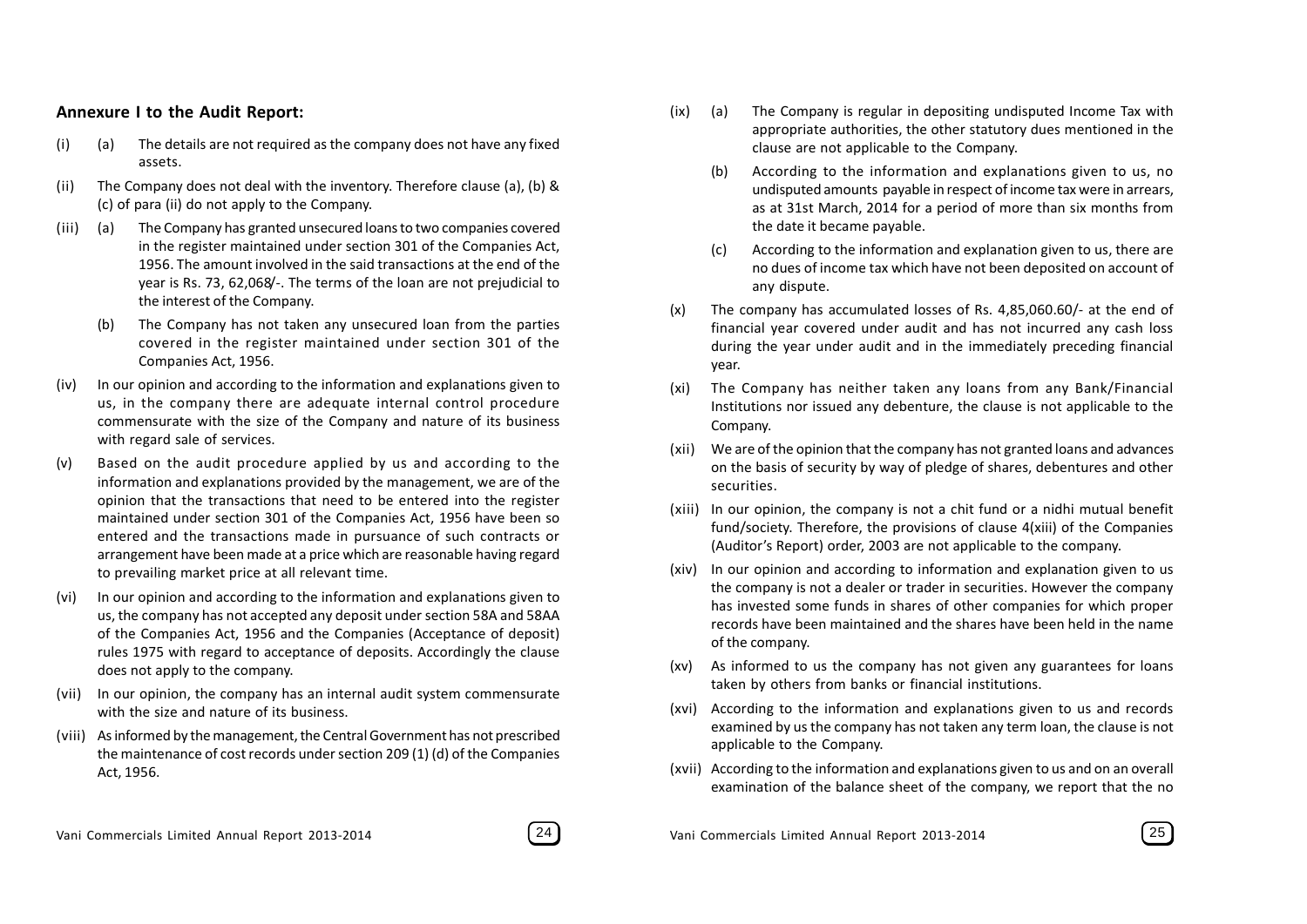funds have been raised on short-term basis thus the clause is not applicable to the Company.

- (xviii) The Company has not made any preferential allotment, the clause is not applicable to the Company.
- (xix) According to the information and explanations given to us, during the year covered under audit, the company has not issued any debentures.
- (xx) The Company has not raised any money by public issues.
- (xxi) According to the information and explanations given to us, no fraud on or by the company has been noticed or reported during the course of our audit.

#### **For Satyendra Mrinal & Associates Chartered Accountants FRN: 017068N**

**Place: New Delhi Partner Date: 30-05-2014 M.No. 086103**

 **Sd/- S.K Jain**

| <b>Particulars</b>                                                                                                                                                                                   |                                                              | <b>Note</b><br>No. | As At<br>31-03-2014                                                               | As At<br>31-03-2013             |
|------------------------------------------------------------------------------------------------------------------------------------------------------------------------------------------------------|--------------------------------------------------------------|--------------------|-----------------------------------------------------------------------------------|---------------------------------|
| I. Equity and Liabilities                                                                                                                                                                            |                                                              |                    |                                                                                   |                                 |
| <b>Shareholders Funds</b><br>1.                                                                                                                                                                      |                                                              |                    |                                                                                   |                                 |
| (a) Share Capital<br>(b) Reserve & surplus                                                                                                                                                           |                                                              | 2<br>2.1           | 2,01,98,000.00<br>(3,95,311.00)                                                   | 2,01,98,000.00<br>(7,74,529,00) |
|                                                                                                                                                                                                      |                                                              |                    | 1,98,02,689.00                                                                    | 1,94,23,471.00                  |
| (2) Current Liablities                                                                                                                                                                               |                                                              |                    |                                                                                   |                                 |
| (a) Other Current Liablities<br>(b) Short Term Provisions                                                                                                                                            |                                                              | 2.2<br>2.3         | 2,30,238.00<br>5,84,852.00                                                        | 1,57,766.00<br>4,15,274.00      |
|                                                                                                                                                                                                      |                                                              |                    | 8,15,090.00                                                                       | 5,73,040.00                     |
| <b>TOTAL</b>                                                                                                                                                                                         |                                                              |                    | 2,06,17,779.00                                                                    | 1,99,96,511.00                  |
| <b>II ASSETS</b>                                                                                                                                                                                     |                                                              |                    |                                                                                   |                                 |
| (1) Non Current Assets                                                                                                                                                                               |                                                              |                    |                                                                                   |                                 |
| Long Term Loans and advances                                                                                                                                                                         |                                                              | 2.4                | 1,47,12,068.00                                                                    | 1,94,39,804.00                  |
|                                                                                                                                                                                                      |                                                              |                    | 1,47,12,068.00                                                                    | 1,94,39,804.00                  |
| (2) Current Assets<br>(a) Current Investments<br>(b) Cash and Bank Balances<br>(c) Short Term Loans and Advances                                                                                     |                                                              | 2.5<br>2.6<br>2.7  | 40,00,000.00<br>12,02,644.00<br>6,76,154.00                                       | 11,623.00<br>4,91,256.00        |
|                                                                                                                                                                                                      |                                                              |                    | 58,78,798.00                                                                      | 5,02,879.00                     |
| Miscellaneous Expenditure<br>(To the extent not w/off or adjusted)                                                                                                                                   |                                                              |                    | 26,913.00                                                                         | 53,828.00                       |
| <b>TOTAL</b>                                                                                                                                                                                         |                                                              |                    | 2,06,17,779.00                                                                    | 1,99,96,511.00                  |
| Notes forming part of the financial statements 1-2.11<br>As per report of even date<br>For Satyendra Mrinal & Associates<br><b>Chartered Accountants</b><br><b>FRN: 017068N</b><br>Sd/-<br>S.K. Jain | Mukesh Kumar Sukhija                                         | Sd/-               | For and on behalf of the Board of Directors<br><b>For Vani Commerials Limited</b> | Sd/-<br>S S Randhawa            |
| Partner<br>M.No. 086103                                                                                                                                                                              | DIN: 01038078                                                | <b>Director</b>    | <b>Director</b><br>DIN: 01173223                                                  |                                 |
| Place: New Delhi<br>Dated: 30-05-2014                                                                                                                                                                | Regd. Off.: 'AASTHA', LP-11C,<br>Pitampura, New Delhi-110034 |                    | Regd. Off.: AASTHA', LP-11C,<br>Pitampura, New Delhi-110034                       |                                 |

**Balance Sheet as at 31st March 2014**

Vani Commercials Limited Annual Report 2013-2014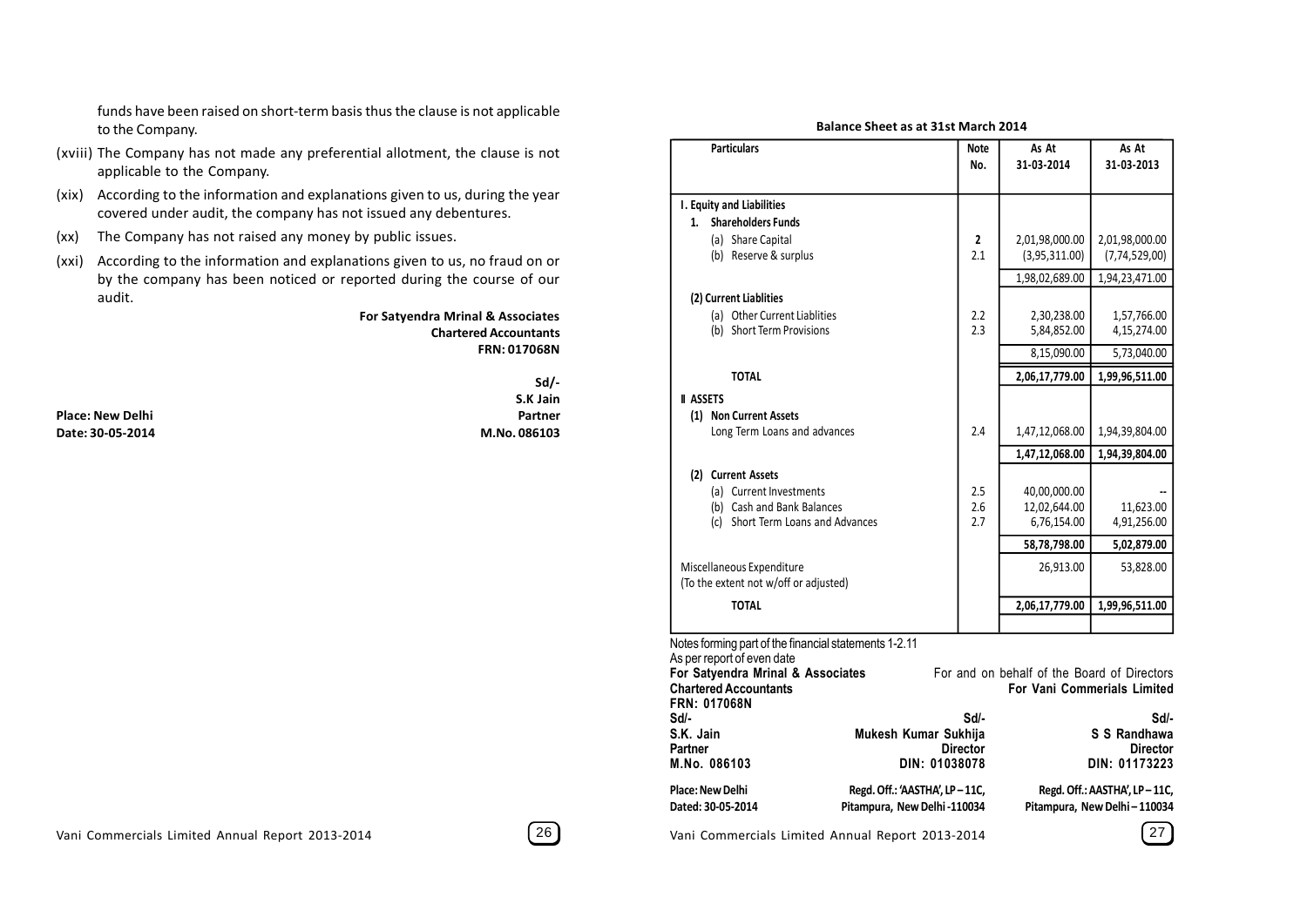#### **Profit & Loss Statement for the year ended 31st March 2014**

|    | <b>Particulars</b>                          | Note<br>No. | For the year ended<br>31-03-2014 | For the year ended<br>31-03-2013 |
|----|---------------------------------------------|-------------|----------------------------------|----------------------------------|
|    |                                             |             |                                  |                                  |
|    | Revenue from operations                     | 2.8         | 18,48,990.00                     | 17,07,505.00                     |
|    | <b>TOTAL</b>                                |             | 18,48,990.00                     | 17,07,505.00                     |
| II | Expenses                                    |             |                                  |                                  |
|    | Employees benefits Expense                  | 2.9         | 8,40,000.00                      | 8,25,550.00                      |
|    | <b>Finance Costs</b>                        | 2.10        | 1,048.00                         | 959.00                           |
|    | Other Expenses                              | 2.11        | 4,59,146.00                      | 3,61,419.00                      |
|    | <b>TOTAL</b>                                |             | 13,00,194.00                     | 11,87,928.00                     |
| Ⅲ  | Profit before tax (I - II)                  |             | 5,48,796.00                      | 5,19,577.00                      |
| M  | <b>Tax Expenses</b>                         |             |                                  |                                  |
|    | <b>Current Tax</b><br>(1)                   |             | 1,69,578.00                      | 1,60,549.00                      |
|    | (2)<br>Deferred Tax                         |             |                                  |                                  |
|    | (3)<br><b>Transfer to Statutory Reserve</b> |             | 33,915.60                        |                                  |
| V  | Profit (Loss) for the period                |             | 3,45,302.40                      | 3,59,028.00                      |
| M  | Earnings per Equity share                   |             | 0.17                             | 0.18                             |
|    |                                             |             |                                  |                                  |
|    |                                             |             |                                  |                                  |

Notes forming part of the financial statements 1-2.11

As per report of even date

| For Satyendra Mrinal & Associates                   |                               | For and on behalf of the Board of Directors |
|-----------------------------------------------------|-------------------------------|---------------------------------------------|
| <b>Chartered Accountants</b><br><b>FRN: 017068N</b> |                               | <b>For Vani Commerials Limited</b>          |
| Sd/-                                                | Sd/-                          | Sd/-                                        |
| S.K. Jain                                           | Mukesh Kumar Sukhija          | S S Randhawa                                |
| <b>Partner</b>                                      | <b>Director</b>               | <b>Director</b>                             |
| M.No. 086103                                        | DIN: 01038078                 | DIN: 01173223                               |
| <b>Place: New Delhi</b>                             | Regd. Off.: 'AASTHA', LP-11C, | Regd. Off.: AASTHA', LP-11C,                |
| Dated: 30-05-2014                                   | Pitampura, New Delhi -110034  | Pitampura, New Delhi - 110034               |
|                                                     |                               |                                             |

Vani Commercials Limited Annual Report 2013-2014

#### **Cash Flow Statement for the year ended 31st March, 2014**

| <b>Particulars</b>                                                                                                                                                                                      | For the<br>Year ended<br>31.03.2014       | For the<br>Year ended<br>31.03.2013       |
|---------------------------------------------------------------------------------------------------------------------------------------------------------------------------------------------------------|-------------------------------------------|-------------------------------------------|
| A. Cash flow from operating activities<br>Net Profit / (Loss) before taxation and extraordinary item                                                                                                    | 5,48,796.00                               | 5,19,577.00                               |
| <b>Adjustments for:</b><br><b>Preliminary Expenses</b><br>Operating Profit/ (loss) before working capital changes                                                                                       | 26,915.00<br>5,75,711.00                  | 26,915.00<br>5,46,492.00                  |
| Adjusted for:<br>Adjustments for (increase)/ decrease in operating assets:<br>Increase/Decrease in Current Liabilities<br>Increase/Decrease in Provisions<br>Increase/ Decrease in Other Current Assets | 72,472.00<br>1,69,578.00<br>0.00          | 0.00<br>1,73,267.00<br>0.00               |
| <b>Cash Generated from Operations</b><br><b>Taxes Paid</b><br>Net Cash from operating activities                                                                                                        | 8,17,761.00<br>1,69,578.00<br>6,48,183.00 | 7,19,759.00<br>1,60,549.00<br>5,59,210.00 |
| B. Cash flow from investing activities<br>Decrease/Increase in Investment & Loans and Advances<br>Net Cash from investing activities                                                                    | 5,42,838.00<br>5,42,838.00                | (17,07,505.00)<br>(17,07,505.00)          |
| C. Cash Flow from Financing Activities                                                                                                                                                                  |                                           |                                           |
| <b>Net Cash Used in Financing Activities</b>                                                                                                                                                            | 0.00                                      | 0.00                                      |
| Net Increase in Cash and Cash Equivalents (A+B+C)                                                                                                                                                       | 11,91,021.00                              | (11,48,295.00)                            |
| Cash & Cash Equivalents at beginning of period                                                                                                                                                          | 11,623.00                                 | 11,59,918.00                              |
| Cash & Cash Equivalents at end of period                                                                                                                                                                | 12,02,644.00                              | 11,623.00                                 |

| As per report of even date        |                               |                                             |
|-----------------------------------|-------------------------------|---------------------------------------------|
| For Satyendra Mrinal & Associates |                               | For and on behalf of the Board of Directors |
| <b>Chartered Accountants</b>      |                               | <b>For Vani Commerials Limited</b>          |
| FRN: 017068N                      |                               |                                             |
| Sd/-                              | Sd/-                          | Sd/-                                        |
| S.K. Jain                         | Mukesh Kumar Sukhija          | S S Randhawa                                |
| Partner                           | <b>Director</b>               | <b>Director</b>                             |
| M.No. 086103                      | DIN: 01038078                 | DIN: 01173223                               |
| Place: New Delhi                  | Regd. Off.: 'AASTHA', LP-11C, | Regd. Off.: AASTHA', LP-11C,                |
| Dated: 30-05-2014                 | Pitampura, New Delhi-110034   | Pitampura, New Delhi - 110034               |
|                                   |                               |                                             |

Vani Commercials Limited Annual Report 2013-2014 29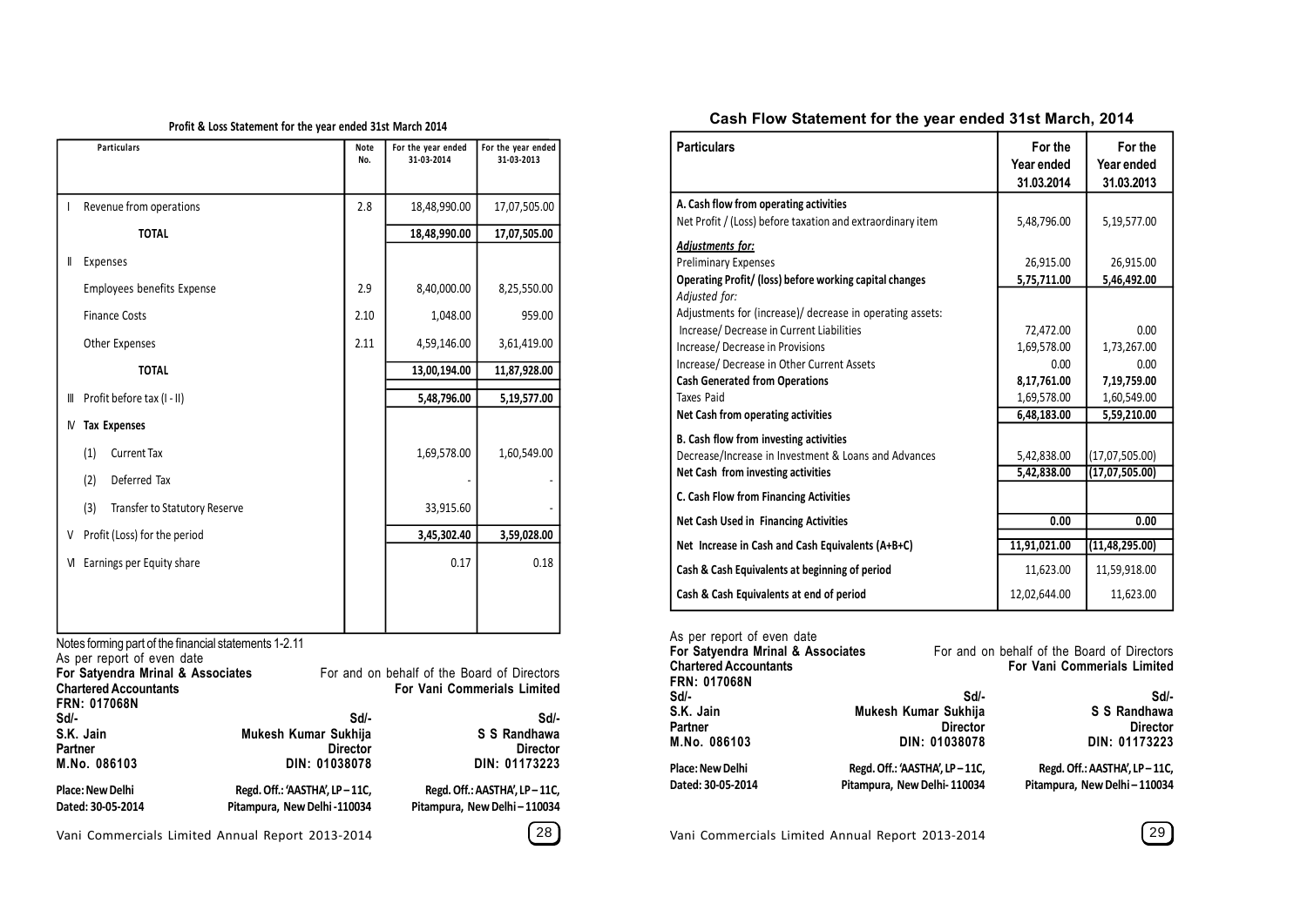#### **NOTES FORMING PART OF FINANCIAL STATEMENT**

#### **Note 1**

#### 1.1 **Corporate Information**

The company is registered with Reserve Bank of India. The Reserve Bank of India has issued the certificate of Registration to the company as Non Banking Financial Company.

#### 1.2 **Basis of preparation**

The accompanying financial statements are prepared and presented under the historical cost convention, on the accrual basis of accounting and comply with the Accounting Standards prescribed by the Companies (Accounting Standards) Rules, 2006 and the relevant provisions of the Companies Act, 1956 to the extent applicable. The Financial statements are presented in Indian Rupees.

#### 1.3 **Use of estimates**

The preparation of the financial statements in conformity with the generally accepted accounting Principles requires the management to make estimates and assumptions that affect the reported amount of assets, liabilities, revenues and expenses and disclosure of contingent liabilities on the date of the financial statement. Actual results would differ from the estimates. Any revision to accounting estimates is recognized prospectively in current and future periods.

#### 1.4 **Inventories**

Inventories are valued at cost or net realizable value which-ever is lower. Net realizable value is the estimated selling price in the ordinary course of business less estimated cost necessary to make sale.

#### 1.5 **Revenue recognition:**

Revenue is recognized to the extent that it is probable that the economic benefits will flow to the Company and the revenue can be reliably measured.

- i. **Sale of Securities :** Revenue is recognized when the significant risks and rewards of ownership of the goods have passed to the buyer.
- ii. **Interest :** Revenue is recognized on a time proportion basis taking into account the amount outstanding and the rate applicable. In case of Non Performing Assets, Interest Income is recognized on receipt basis, as per NBFC Prudential norms.
- iii. **Dividend :** Revenue is recognized when the shareholders right to receive payment is established by the balance sheet date.

#### 1.6 **Investments**

Investments are classified into long-term investments and short-term investments. Investments, which are intended to be held for one year or more, are classified as long-term investments and investments, which are intended to be held for less than one year, are classified as current investments. Long Term Investments & Short Term Investments are carried at cost. No provisions for diminution has been made as in the opinion of the management the diminution are temporary in nature.

#### 1.7 **Foreign Currency Transaction**

The company has not dealt with any foreign currency transaction during the period under audit.

#### 1.8 **Retirement and Other Employee benefits**

#### a **Provident Fund :**

Provision of Provident Fund is not applicable to the company.

#### b. **Gratuity:**

No provision for gratuity has been made as there is no amount due towards Gratuity payable.

**c. Compensated absences:**

Unutilized leave of staff lapses as at the year end and is not encashable. Accordingly, no provision is made for compensated absences.

#### 1.8 **Income Tax**

Tax expense comprises of current, deferred tax, Current Income Tax is measured at the amount expected to be paid to the tax authorities in accordance with the Income Tax Act, 1961 enacted in India. Deferred Income taxes reflects the impact of current year timing differences between taxable income and accounting income for the year and reversal of timing differences of earlier years.

- 1.9 There is no Contingent Liabilities against the company.
- 1.10 In the opinion of Directors, current assets, loans and advances have the value at which they are stated in the Balance Sheet, if realized in the ordinary course of the business.

#### 1.11 **Compliance with Accounting Standards**

- (i) Related Party Transaction During the financial year, the Company has not entered into transaction with related parties.
- (ii) As per Accounting Standard 22 on accounting for taxes on Income issued by Institute of Chartered Accountants of India, the Company has duly made the provisions of deferred tax during the year.

#### 1.12 **Earning Per Share**

#### Basic & Diluted EPS is 0.17

Basic earning per equity share has been computed by dividing net profit after tax by the weighted average number of equity shares outstanding during the period. There are no potential equity shares outstanding and as such the Diluted earning per share is same as basic earning per share.

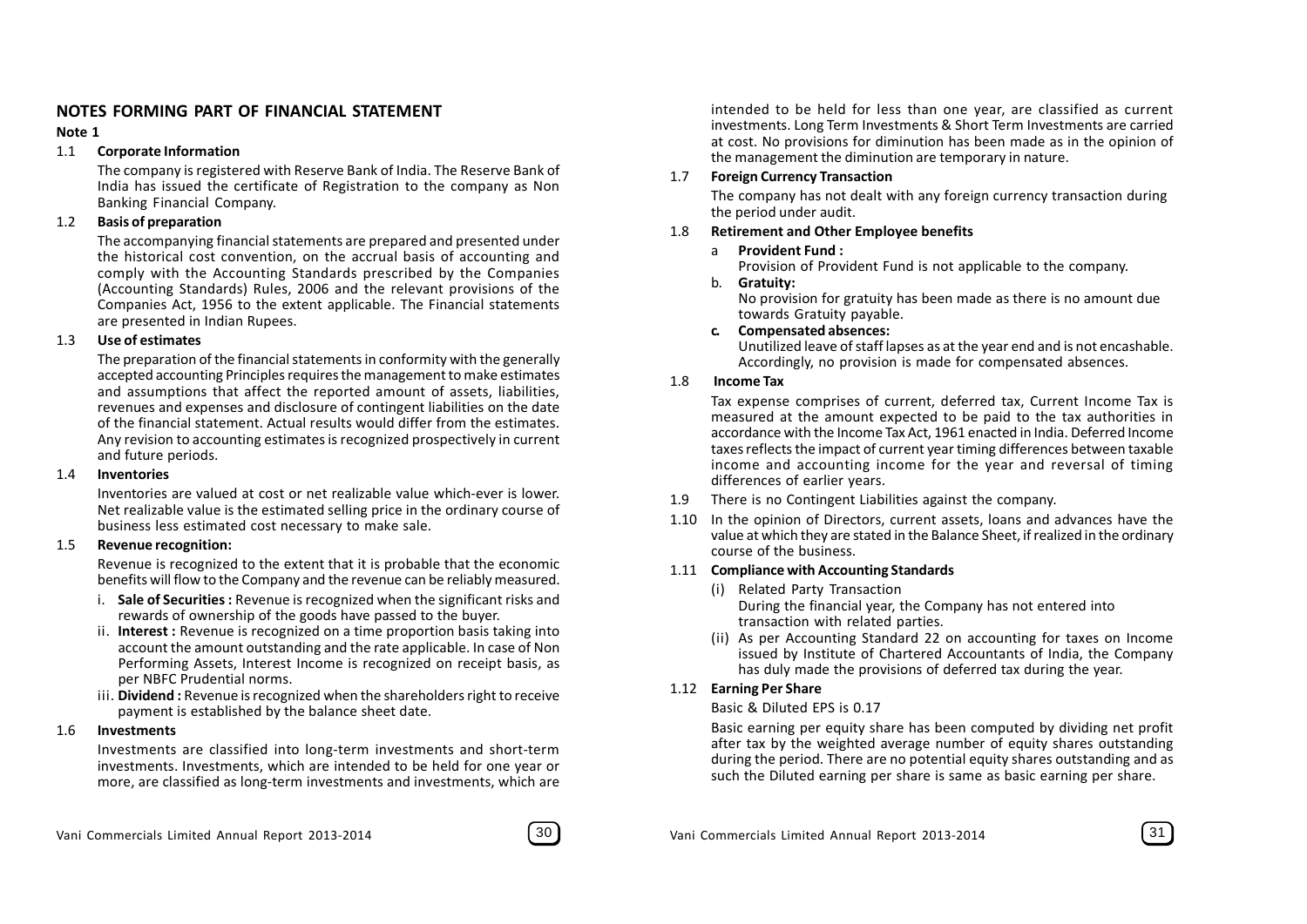#### **NOTE : 2 : SHARE CAPITAL**

| S.No. | <b>PARTICULARS</b>                                        | As At          | As At          |
|-------|-----------------------------------------------------------|----------------|----------------|
|       |                                                           | 31.03.2014     | 31.03.2013     |
|       | <b>Authorized Capital:</b><br><b>Equity Share Capital</b> |                |                |
|       | 30,50,000 Equity Shares of ₹ 10/- each                    | 3,05,00,000.00 | 3,05,00,000.00 |
|       | <b>Total</b>                                              | 3,05,00,000.00 | 3,05,00,000.00 |
| п     | <b>Issued Capital:</b>                                    |                |                |
|       | <b>Equity Share Capital</b>                               |                |                |
|       | 20,19,800 Equity Shares of ₹ 10/- each                    | 2,01,98,000.00 | 2,01,98,000.00 |
|       | <b>Total</b>                                              | 2,01,98,000.00 | 2,01,98,000.00 |
| Ш     | Subscribed & Paid up Capital:                             |                |                |
|       | <b>Equity Share Capital</b>                               |                |                |
|       | 20,19,800 Equity Shares of ₹ 10/- each                    | 2,01,98,000.00 | 2,01,98,000.00 |
|       | Total                                                     | 2,01,98,000.00 | 2,01,98,000.00 |

#### **LIST OF SHAREHOLDERS HOLDING MORE THAN 5% SHARES**

| s.   | <b>NAME OF SHARE HOLDER</b> |                                              | 31.03.2014             |                                              | 31.03.2013             |
|------|-----------------------------|----------------------------------------------|------------------------|----------------------------------------------|------------------------|
| INO. |                             | <b>NO OF</b><br><b>SHARES</b><br><b>HELD</b> | % OF<br><b>HOLDING</b> | <b>NO OF</b><br><b>SHARES</b><br><b>HELD</b> | % OF<br><b>HOLDING</b> |
|      | <b>JITENDER KUMAR</b>       | 110000                                       | 5.45%                  | 110000                                       | 5.45%                  |
| I    | SANJEEV KUMAR               | 110000                                       | 5.45%                  | 110000                                       | 5.45%                  |
| IШ   | PRADEEP KUMAR               | 110000                                       | 5.45%                  | 110000                                       | 5.45%                  |
| IM   | <b>TARSEM SINGH</b>         | 110000                                       | 5.45%                  | 110000                                       | 5.45%                  |
| I٧   | SUKHDEV SINGH DHILLON       | 110000                                       | 5.45%                  | 110000                                       | 5.45%                  |

#### **NOTE 2.1: RESERVES AND SURPLUS**

|       |                                    | As At         | As At           |
|-------|------------------------------------|---------------|-----------------|
| S.NO. | <b>PARTICULARS</b>                 | 31.03.2014    | 31.03.2013      |
|       | Profit & Loss Account              |               |                 |
|       | Opening Balance                    | (8,30,363.00) | (11,89,391.00)  |
|       | Add: Profit/(Loss) during the year | 3,45,302.40   | 3,59,028.00     |
|       |                                    | (4,85,060.60) | (8, 30, 363.00) |
| Ш     | <b>Statutory Reserve</b>           | 89,749.60     | 55,834.00       |
|       | <b>TOTAL</b>                       | (3,95,311.00) | (7, 74, 529.00) |

#### **NOTE 2.2: OTHER CURRENT LIABLITIES**

|              |                      | As At       | As At       |
|--------------|----------------------|-------------|-------------|
| <b>S.NO.</b> | <b>PARTICULARS</b>   | 31.03.2014  | 31.03.2013  |
|              | Audit Fees Payable   | 44,738.00   | 22,266.00   |
|              | Listing Fees Payable | 40,000.00   | 40,000.00   |
| Ш            | Expenses Payable     | 1,45,500.00 | 95,500.00   |
|              | <b>TOTAL</b>         | 2,30,238.00 | 1,57,766.00 |

#### **NOTE 2.3: SHORT TERM PROVISIONS**

| S.NO. | <b>PARTICULARS</b>       | As At<br>31.03.2014 | As At<br>31.03.2013 |
|-------|--------------------------|---------------------|---------------------|
|       | Provision for Income Tax | 5,84,852.00<br>۰    | 4,15,274.00         |
|       | <b>TOTAL</b>             | 5,84,852.00         | 4,15,274.00         |

#### **NOTE 2.4: LONG TERM LOANS AND ADVANCES**

|                |                                     | As At          | As At          |
|----------------|-------------------------------------|----------------|----------------|
| S.NO.          | <b>PARTICULARS</b>                  | 31.03.2014     | 31.03.2013     |
|                | (Unsecured-Considered Good)         |                |                |
|                | GND (INDIA) LIMITED                 | 11,06,068.00   | 1,35,97,804.00 |
| IШ             | <b>GN Infomedia Private Limited</b> | 62,56,000.00   | 58,42,000.00   |
| $\mathbf{III}$ | DAYANAND PROGRESSIVE SOCIETY        | 73,50,000.00   |                |
|                | <b>TOTAL</b>                        | 1,47,12,068.00 | 1,94,39,804.00 |

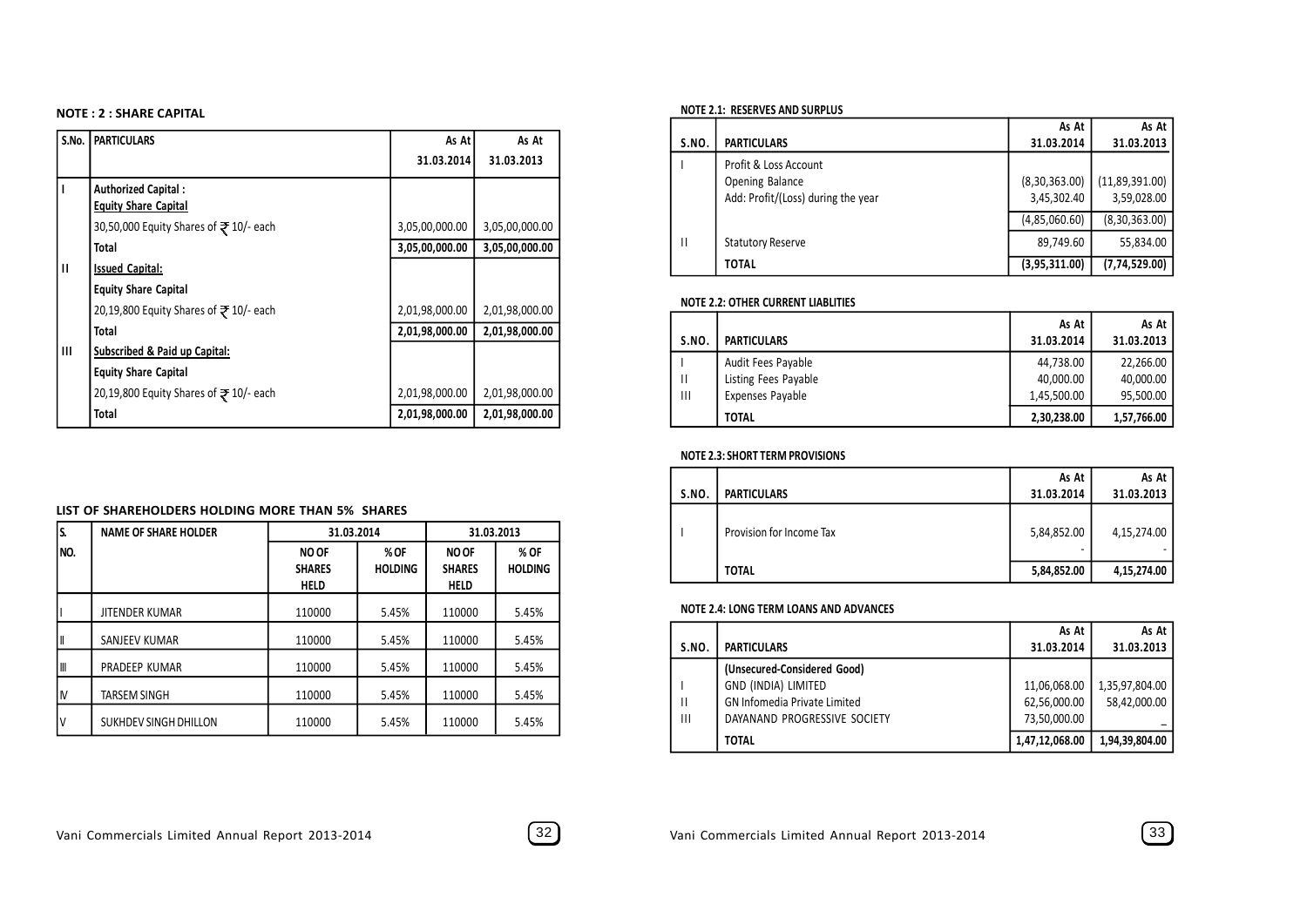#### **NOTE 2.5: CURRENT INVESTMENTS**

|       |                                         | As At        | As At      |
|-------|-----------------------------------------|--------------|------------|
| S.NO. | <b>PARTICULARS</b>                      | 31.03.2014   | 31.03.2013 |
|       | Unquoted Long-Term Investment (At cost) |              |            |
|       | SKYLARGE REALCON PRIVATE LIMITED        | 20,00,000.00 |            |
|       | SUPERFAST MEDIA PRIVATE LIMITED         | 20,00,000.00 |            |
|       | <b>TOTAL</b>                            | 40,00,000.00 |            |

#### **NOTE 2.6: CASH AND BANK BALANCES**

|       |                                          | As At        | As At      |
|-------|------------------------------------------|--------------|------------|
| S.NO. | <b>PARTICULARS</b>                       | 31.03.2014   | 31.03.2013 |
|       | <b>Balance with Banks</b>                |              |            |
|       | National Urban Co-operative Bank Limited | 8,259.00     | 9,307.00   |
|       | Cheques in Hand                          | 41,828.00    |            |
| I     | Cash in hand                             | 11,52,557.00 | 2,316.00   |
|       | <b>TOTAL</b>                             | 12,02,644.00 | 11.623.00  |

#### **NOTE 2.7 SHORT TERM LOANS & ADVANCES**

|        |                                                                   | As At                                     | As At                      |
|--------|-------------------------------------------------------------------|-------------------------------------------|----------------------------|
| S.NO.  | <b>PARTICULARS</b>                                                | 31.03.2014                                | 31.03.2013                 |
| Ш<br>Ⅲ | TDS ON INCOME 14-15<br>TDS ON INCOME 13-14<br>TDS ON INCOME 12-13 | 1,84,898.00<br>1,70,751.00<br>3,20,505.00 | 1,70,751.00<br>3,20,505.00 |
|        | <b>TOTAL</b>                                                      | 6,76,154.00                               | 4,91,256.00                |

#### **NOTE 2.8: REVENUE FROM OPERATIONS**

| S.NO. | <b>PARTICULARS</b> | As At<br>31.03.2014 | As At<br>31.03.2013 |
|-------|--------------------|---------------------|---------------------|
|       | Interest on Loan   | 18,48,990.00        | 17,07,505.00        |
|       | <b>TOTAL</b>       | 18,48,990.00        | 17,07,505.00        |

#### **NOTE 2.9: EMPLOYEE BENEFIT EXPENSES**

| S.NO. | <b>PARTICULARS</b> | As At<br>31.03.2014 | As At<br>31.03.2013 |
|-------|--------------------|---------------------|---------------------|
|       | Salary to Staff    | 8,40,000.00         | 8,25,550.00         |
|       | <b>TOTAL</b>       | 8,40,000.00         | 8,25,550.00         |

#### **NOTE 2.10 FINANCE COST**

| <b>S.NO.</b> | <b>PARTICULARS</b>                      | As At<br>31.03.2014 | As At<br>31.03.2013 |
|--------------|-----------------------------------------|---------------------|---------------------|
|              | <b>Bank Charges</b><br>Interest on Loan | 1,048.00<br>۰       | 959.00              |
|              | <b>TOTAL</b>                            | 1,048.00            | 959.00              |

#### **NOTE 2.11: OTHER EXPENSES**

|              |                                 | As At       | As At       |
|--------------|---------------------------------|-------------|-------------|
| <b>S.NO.</b> | <b>PARTICULARS</b>              | 31.03.2014  | 31.03.2013  |
|              | <b>Audit Fees</b>               | 22,472.00   | 5,618.00    |
| П            | <b>Accounting Charges</b>       | 48,000.00   | 36,000.00   |
| Ш            | Conveyance                      | 54,560.00   | 44,547.00   |
| IV           | Legal & Professional Expenses   | 28,000.00   | 25,000.00   |
| V            | <b>Meeting Expenses</b>         |             | 44,290.00   |
| ٧I           | News Paper, Books & Periodicals | 12,456.00   | 11,456.00   |
| VII          | Office Expenses                 | 52,560.00   | 36,380.00   |
| VIII         | Printing & Stationary           | 12,640.00   | 11,620.00   |
| IX           | <b>ROC Filing Fees</b>          | 50,000.00   |             |
| χ            | Postage & Stamps                | 21,380.00   | 20,800.00   |
| ΧI           | Misc Exp                        | 38,576.00   | 25,554.00   |
| XII          | Listing Fees & Demat Charges    |             | 20,000.00   |
| XIII         | Repair & Maintainence           | 42,367.00   | 35,678.00   |
| XIV          | Diwali Expenses                 | 26,764.00   | 17,561.00   |
| XV           | <b>Advertisement Expenses</b>   | 22,456.00   |             |
| XVI          | Preliminary Expenses w/off      | 26,915.00   | 26,915.00   |
|              | <b>TOTAL</b>                    | 4,59,146.00 | 3,61,419.00 |

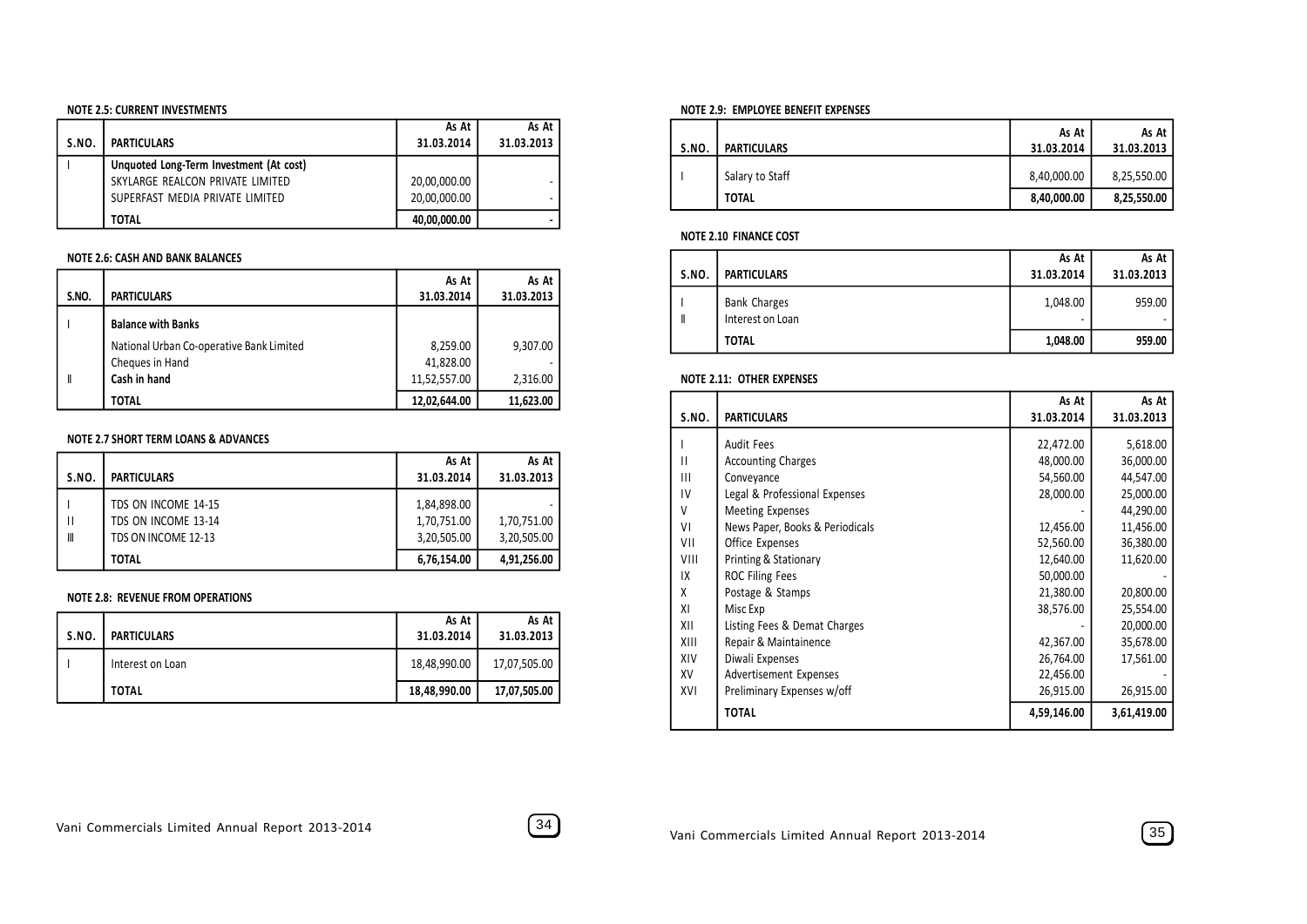#### **Vani Commercials Limited**

CIN: L74899DL1988PLC106425 Regd. Off. : 'Aastha', LP-11C, Pitampura, New Delhi-110034

Tel: 011-2732 4080; Fax: 011-2732 4070; Website: www.vanicommercials.com; Email ID: info@vanicommercials.com

#### **ATTENDANCE SLIP**

Members or their proxies are requested to present this form for admission, duly signed in accordance with their specimen signatures registered with the Company.

| DP Id & Client Id / Regd. Folio No.* |  |
|--------------------------------------|--|
| No. of Shares                        |  |
| Name and Address of the Shareholder  |  |
| Name and Address of the Proxy        |  |

\*Applicable for member holding shares in physical form.

I/We hereby record my/ our presence at the twenty seventh Annual General Meeting of the Company being held on Monday, 29th September, 2014 at 9:30 a.m. at Twist 'n' Turn Banquet, Shop-in Park Mall, Shalimar Bagh, New Delhi – 110088.

| Please ( $\vee$ ) in the box |
|------------------------------|
| Memher                       |

Proxy **Signature of Member/ Proxy** 

**Vani Commercials Limited**

CIN: L74899DL1988PLC106425

Regd. Off. : 'Aastha', LP-11C, Pitampura, New Delhi-110034 Tel: 011-2732 4080; Fax: 011-2732 4070; Website: www.vanicommercials.com; Email ID: info@vanicommercials.com

#### **PROXY FORM – MGT – 11**

[Pursuant to Section 105(6) of the Companies Act 2013 and Rule 19(3) of Companies (Management and Administration) Rules, 2014] CIN: L74899DL1988PLC106425 Name of the Company: Vani Commercials Limited

Registered Office: 'Aastha', LP-11C, Pitampura, New Delhi-110034

| Name of the Members(s)        |  |
|-------------------------------|--|
| Registered Address            |  |
| Email ID                      |  |
| DP ID and Client Id/Folio No. |  |

I/we being the member (s) of **Equity Shares of Vani Commercials Limited, hereby appoint:** 

|    | Name     |            | Address: |                    |
|----|----------|------------|----------|--------------------|
|    | Email ID | Signature: |          | or failing him/her |
|    | Name     |            | Address: |                    |
|    | Email ID | Signature: |          | or failing him/her |
| 3. | Name     |            | Address: |                    |
|    | Email ID | Signature: |          | or failing him/her |

As my/or our proxy to attend and vote (on a poll) for me/us and on my/our behalf at the twenty seventh Annual General Meeting of the Company scheduled to be held on Monday, 29th September, 2014 at 9:30 a.m. at Twist 'n' Turn Banquet, Shop-in Park Mall, Shalimar Bagh, New Delhi-110088 and at any adjournment thereof in respect of such resolutions as are indicated below:

1 Adoption of Annual Accounts and Reports thereon for the financial year ended 31st March, 2014. 2 Re-appointment of Ms. Pooja Bhatia, who retires by rotation. 3 Appointment of M/s Satyendra Mrinal & Associates, Chartered Accountants, as the Statutory Auditors of the Company. 4 Appointment of Mr. Kuldeep Singh as Whole Time Director of the Company. 5 Appointment of Mr. Vidya Sagar Bhatia as Independent Director for a term of Five years. 6 Appointment of Mr. Divesh Kumar Baiaj as an Independent Director of the Company for a term of Five years

| Signed this<br>dav of        | Affix<br>Revenue |
|------------------------------|------------------|
| Signature of shareholder     | Stamp of         |
| Signature of Proxy holder(s) | <b>Rs. 1</b>     |

Note: This form of proxy in order to be effective should be duly completed and deposited at the registered office of the Company, not being less than 48 hours before the commencement of the meeting

Vani Commercials Limited Annual Report 2013-2014 36

#### **BOOK POST**

#### **VANI COMMERCIALS LIMITED**

Regd. Off.: 'AASTHA', LP-11C, Pitampura, New Delhi-110034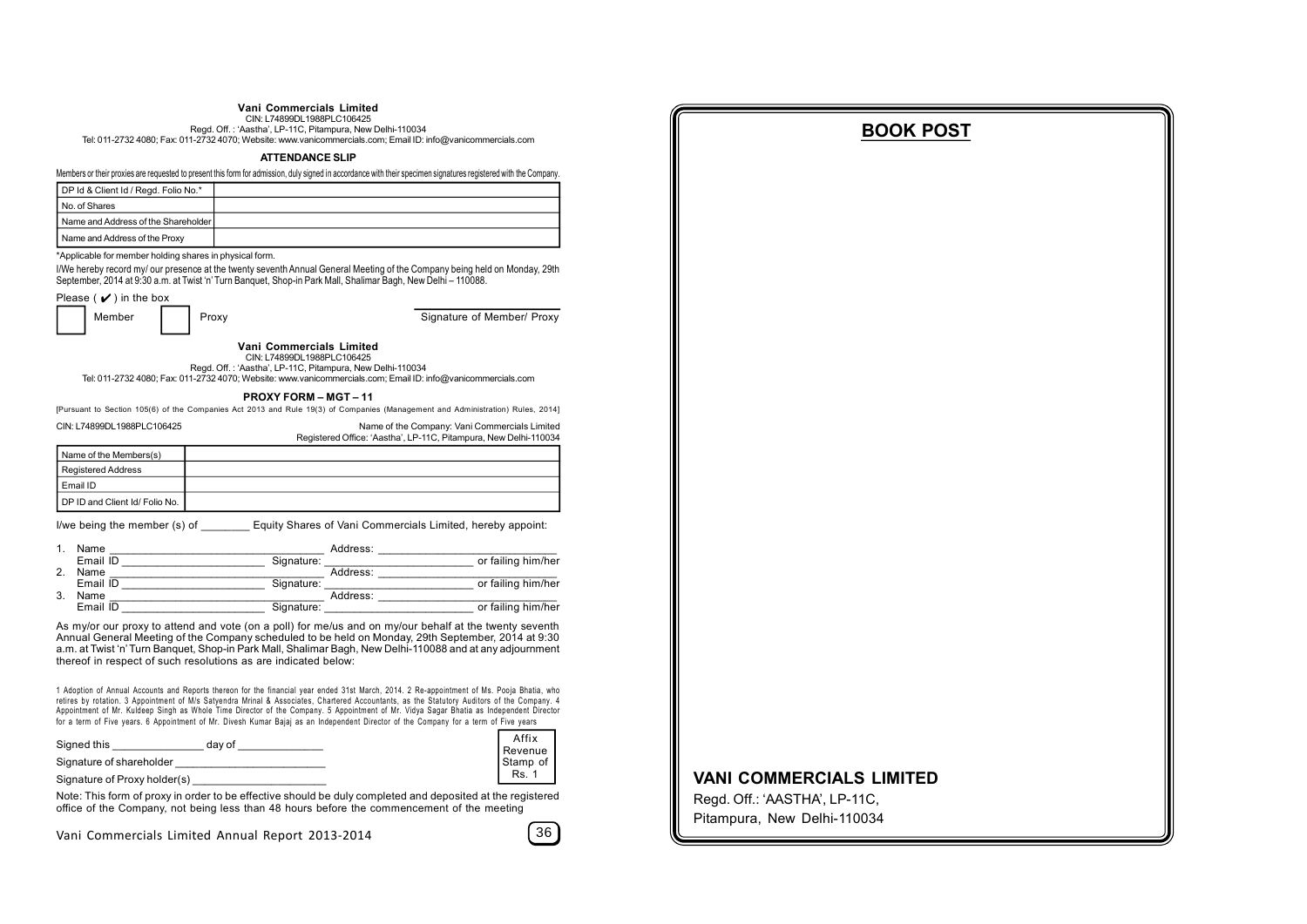#### **VANI COMMERCIALS LIMITED**

#### CIN: L74899DL1988PLC106425

### Regd Off: 'AASTHA', LP ‐ 11C, Pitampura, New Delhi ‐ 110034 Phone: 011‐27324080, Fax: 011 ‐ 27324070 Website: vanicommercials.com, E‐mail id: info@vanicommercials.com

| Folio No./DP Id. / Client Id: |  |
|-------------------------------|--|
| Name:                         |  |
| Address:                      |  |
| Joint Holder(s):              |  |
| No of shares held:            |  |

Dear Member,

#### **Sub: Voting through electronic means**

Pursuant to the provisions of Section 108 of the Companies Act, 2013 read with Rule 20 of the Companies (Management and Administration) Rules, 2014, Vani Commercials Limited ("Vani" or "the Company") is offering e-voting facility to its members in respect of the businesses to be transacted at the Annual General Meeting scheduled to be held on Monday, September 29, 2014 at 9.30 a.m.

The Company has engaged the services of Central Depository Services (India) Limited ("CDSL") as the Authorised Agency to provide e‐voting facilities. The e‐voting particulars are set out below:

| <b>EVEN (E-Voting Event Number)</b> | User ID | Password/PIN |
|-------------------------------------|---------|--------------|
|                                     |         |              |

The e-voting facility will be available during the following voting period:

Commencement of e‐voting : From 9.00 a.m. (IST) on 22nd September 2014 (Start Time)

End of e-voting : Up to 6.00 p.m. (IST) on 24<sup>th</sup> September 2014

#### **The cutoff date (i.e. the record date) for the purpose of evoting is 29thAugust, 2014.**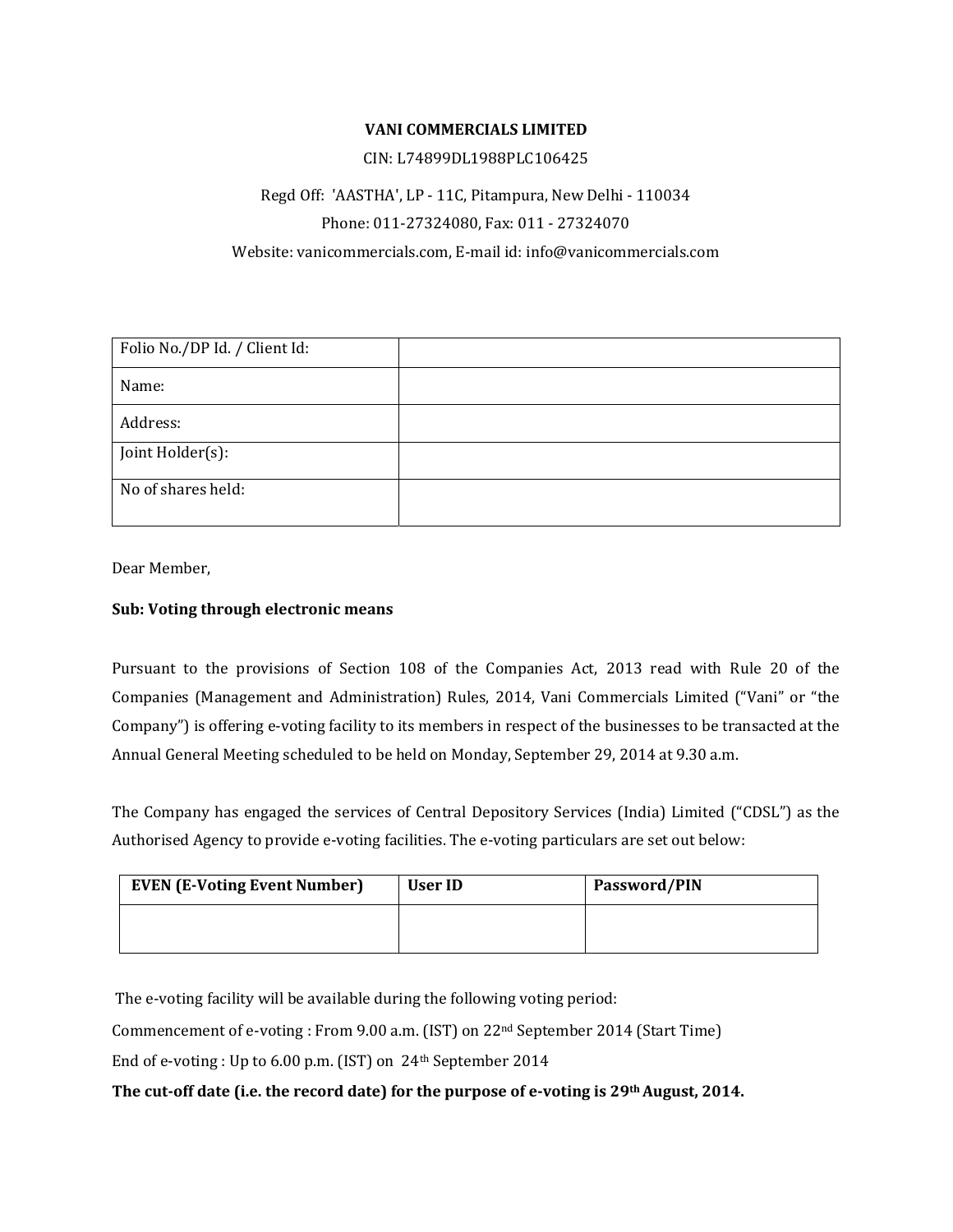Please read the instructions printed overleaf before exercising the vote. This Communication forms an integral part of the Notice dated 14th September, 2014 for the Annual General Meeting scheduled to be held on 29<sup>th</sup> September, 2014 which has already been mailed to you along with the full Annual Report for the financial year 2013‐14 of the Company. **A copy of the said Notice is sent herewith for reference.** Attention is invited to the statement on the accompanying Notice that the business of the meeting may be transacted through electronic voting system and that the Company is providing facility for voting by electronic means.

The Notice of the Annual General Meeting and this Communication are also available on the website of

the Company at www. vanicommercials.com.

In compliance with the provisions of Section 108 of the Act and the Rules framed thereunder, the Members are provided with the facility to cast their vote electronically through the e-voting services provided by Central Depository Services (India) Limited (CDSL), on all resolutions set forth in this Notice.

#### **Instructions for Members for voting electronically are as under:**

- i. Log on to the e‐voting website www.evotingindia.com
- ii. Click on "Shareholders" tab.
- iii. Now, select "Vani Commercials Limited" from the drop down menu and click on "SUBMIT."
- iv. Now enter your User ID (For CDSL: 16 digits beneficiary ID, For NSDL: 8 Character DP ID followed by 8 Digits Client ID). Members holding shares in physical form should enter Folio Number registered with the Company and then enter the Captcha Code as displayed and Click on Login.
- v. If you are holding shares in electronic form and had logged on to www.evotingindia.com and voted on an earlier e-voting of any company, then your existing password is to be used.
- vi. For Shareholders holding shares in physical form and first time users holding shares in electronic form, the steps given below are to be followed:

| <b>PAN</b> | Enter your 10 digit alpha-numeric PAN issued by Income Tax<br>Department.<br>Members who have not updated their PAN with the<br>Company/DP are requested to use the first two letters of<br>their name in CAPITAL followed by the last 8 digits of<br>their demat account number/Folio No., as the case may |
|------------|-------------------------------------------------------------------------------------------------------------------------------------------------------------------------------------------------------------------------------------------------------------------------------------------------------------|
|            | be, in the PAN field.                                                                                                                                                                                                                                                                                       |
|            | In case the Folio No. is less than 8 digits enter the<br>applicable number of 0s before the number after the first<br>two characters of the name in CAPITAL letters. Eg. If<br>your name is Ramesh Kumar and Folio No. is 1 then<br>enter RA00000001 in the PAN field.                                      |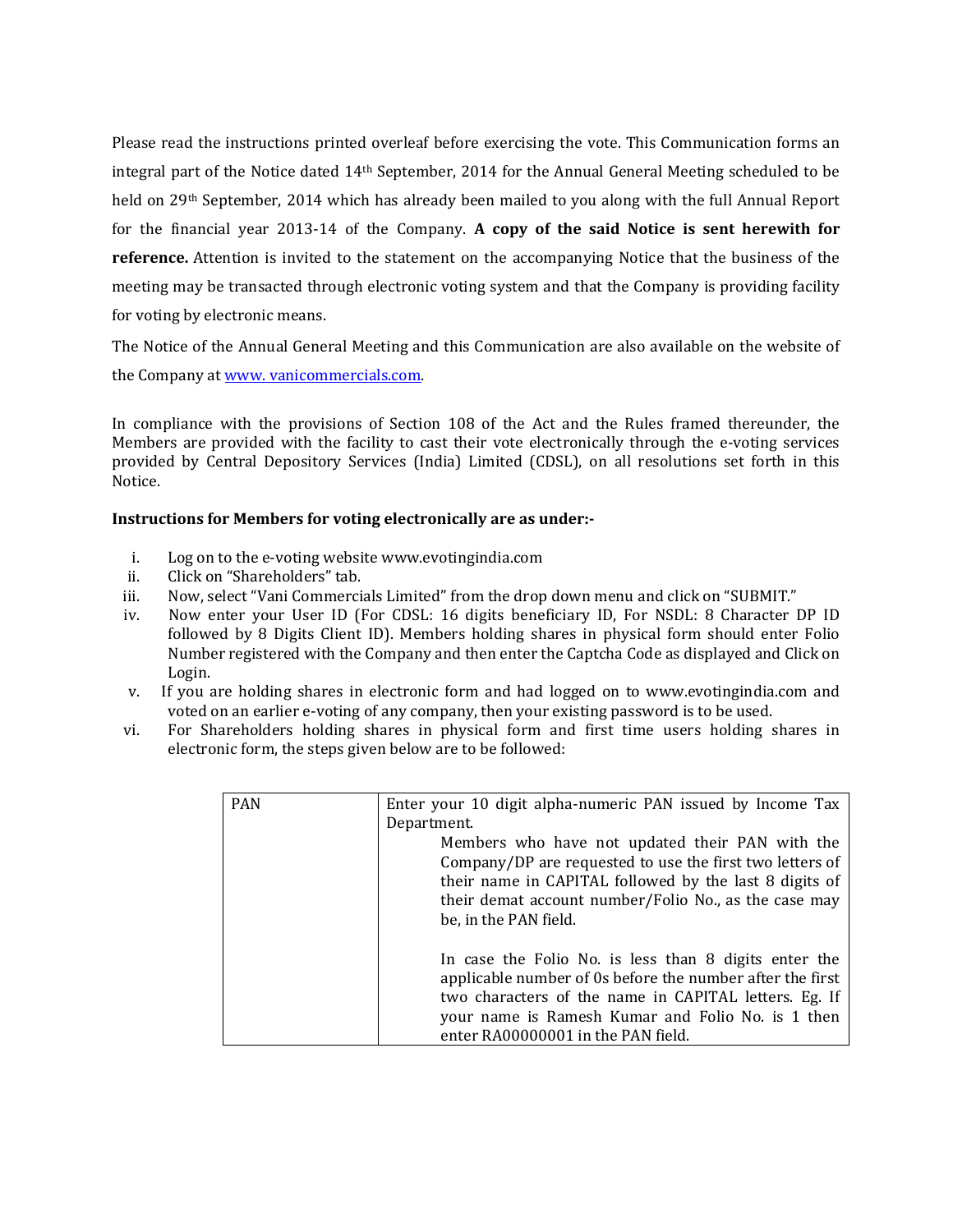| Date of Birth<br>or<br>Date<br>οf<br>Incorporation | Enter the Date of Birth as recorded in your demat<br>account or in the Company's records for the said demat<br>account in dd/mm/yyyy format or enter Folio No.                                                         |
|----------------------------------------------------|------------------------------------------------------------------------------------------------------------------------------------------------------------------------------------------------------------------------|
| 0 <sub>R</sub>                                     | OR.                                                                                                                                                                                                                    |
| Bank<br>Account<br>Number                          | Enter the Bank Account Number as recorded in your<br>demat account or in the Company's records for the said<br>demat account or Folio No.                                                                              |
|                                                    | Please enter any one of the details in order to login. In<br>case both the details are not recorded with the<br>Depository or the Company, please enter the number of<br>shares held in the Bank Account Number field. |

- vii. After entering these details appropriately, click on "SUBMIT" tab.
- viii. For Members holding shares in physical form, the login details can be used only for e‐voting on the resolutions contained in this Notice. On logging in, Members holding shares in physical form will be directed to the Company selection screen.
- ix. Members holding shares in demat form will now reach 'Password Creation' menu wherein they are required to mandatorily enter their login password in the new password field. Kindly note that this password is to be also used by the electronic holders for voting on resolutions of other companies, as well, on which they are eligible to vote, provided that company opts for e-voting through CDSL platform. It is strongly recommended not to share your password with any other person and take utmost care to keep your password confidential.
- x. Click on the EVSN for Vani Commercials Limited
- xi. On the voting page, you will see Resolution Description and against the same the option "YES/NO" for voting. Select the option YES or NO, as desired. The option YES implies that you assent to the Resolution and option NO implies that you dissent to the Resolution.
- xii. Click on the "Resolutions File" Link if you wish to view the entire Notice.
- xiii. After selecting the Resolution you have decided to vote on, click on "SUBMIT". A confirmation box will be displayed. If you wish to confirm your vote, click on "OK", else to change your vote, click on "CANCEL" and accordingly modify your vote.
- xiv. Once you "CONFIRM" your vote on the Resolution, you will not be allowed to modify your vote.
- xv. You can also take a print of the voting done by you.
- xvi. If an electronic account holder has forgotten the set password, then he has a 'Forgot password' option to reset the password.